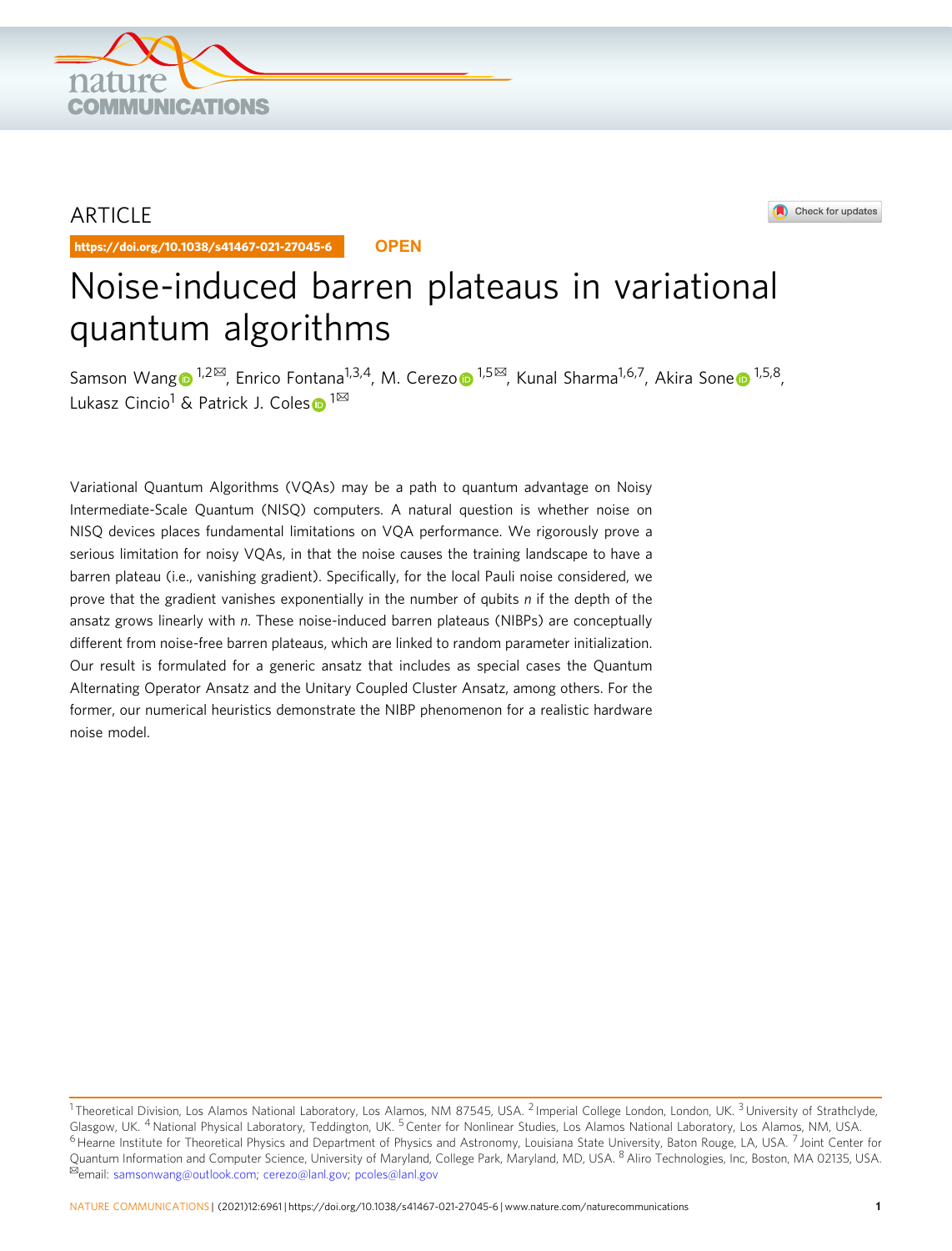<span id="page-1-0"></span>ne of the great unanswered technological questions is whether Noisy Intermediate Scale Quantum (NISQ) computers will yield a quantum advantage for tasks of practical interest<sup>1</sup>. At the heart of this discussion are Variational Quantum Algorithms (VQAs), which are believed to be the best hope for near-term quantum advantage<sup>[2](#page-9-0)-4</sup>. Such algorithms leverage classical optimizers to train the parameters in a quantum circuit, while employing a quantum device to efficiently estimate an application-specific cost function or its gradient. By keeping the quantum circuit depth relatively short, VQAs mitigate hardware noise and may enable near-term applications including electronic structure<sup>[5](#page-9-0)–8</sup>, dynamics<sup>[9](#page-9-0)–12</sup>, optimization<sup>13–16</sup>, linear systems<sup>[17](#page-9-0),18</sup>, metrology<sup>19,20</sup>, factoring<sup>21</sup>, compiling<sup>[22](#page-9-0)-[24](#page-9-0)</sup>, and other[s25](#page-9-0)–[30](#page-9-0).

The main open question for VQAs is their scalability to large problem sizes. While performing numerical heuristics for small or intermediate problem sizes is the norm for VQAs, deriving analytical scaling results is rare for this field. Noteworthy exceptions are some recent studies of the scaling of the gradient in VQAs with the number of qubits  $n^{31-39}$  $n^{31-39}$  $n^{31-39}$  $n^{31-39}$  $n^{31-39}$ . For example, it was proven that the gradient vanishes exponentially in  $n$  for randomly initialized, deep Hardware Efficient ansatzes $31,32$  $31,32$  $31,32$  and dissipative quantum neural networks $33$ , and also for shallow depth with global cost functions $34$ . This vanishing gradient phenomenon is now referred to as barren plateaus in the training landscape. Barren plateaus imply that in order to resolve gradients to a fixed precision, on average, an exponential number of shots need to be invested. This places an exponential resource burden on the training process of VQAs. Further, such effects are not avoided by adopting optimizers that use information about higher order derivatives<sup>[38](#page-9-0)</sup> or gradient-free methods<sup>39</sup>. Fortunately, investigations into barren plateaus have spawned several promising strategies to avoid them, including local cost functions  $34,40$ , parameter correlation<sup>37</sup>, pre-training<sup>41</sup>, and layer-by-layer training[42,43.](#page-9-0) Such strategies give hope that perhaps VQAs may avoid the exponential scaling that otherwise would result from the exponential precision requirements of navigating through a barren plateau.

However, these works do not consider quantum hardware noise, and very little is known about the scalability of VQAs in the presence of noise. One of the main selling points of VQAs is noise mitigation, and indeed VQAs have shown evidence of optimal parameter resilience to noise in the sense that the global minimum of the landscape may be unaffected by noise $6,23$  $6,23$  $6,23$ . While some analysis has been done<sup>44-46</sup>, an important open question, which has not yet been addressed, is how noise affects the asymptotic scaling of VQAs. More specifically, one can ask how noise affects the training process. If the effect of noise on trainability is not severe, and the optimal parameters can be found, then VQAs may be useful even in the presence of high decoherence in one of two ways. First, the end goal of certain algorithms such as the Quantum Approximate Optimization Algorithm  $(QAOA)^{47}$  $(QAOA)^{47}$  $(QAOA)^{47}$  is to extract an optimized set of parameters, rather than the optimal cost value. Second, error mitigation can be used in conjunction with VQAs that display optimal parameter resilience. Intuitively, incoherent noise is expected to reduce the magnitude of the gradient and hence hinder trainability, and preliminary numerical evidence of this has been seen<sup>48,49</sup>, although the scaling of this effect has not been studied.

In this work, we analytically study the scaling of gradient for VQAs as a function of  $n$ , the circuit depth  $L$ , and a noise parameter  $q < 1$ . We consider a general class of local noise models that includes depolarizing noise and certain kinds of Pauli noise. Furthermore, we investigate a general, abstract ansatz that allows us to encompass many of the important ansatzes in the literature,

hence allowing us to make a general statement about VQAs. This includes the Quantum Alternating Operator Ansatz (QAOA) which is used for solving combinatorial optimization problems[13](#page-9-0)–[16](#page-9-0) and the Unitary Coupled Cluster (UCC) Ansatz which is used in the Variational Quantum Eigensolver (VQE) to solve chemistry problems<sup>[50](#page-9-0)–52</sup>. This is also applicable for the Hardware Efficient Ansatz and the Hamiltonian Variational Ansatz (HVA) which are employed for various applications<sup>[53](#page-9-0)–57</sup>. Our results also generalize to settings that allow for multiple input states or training data, as in machine learning applications, often called quantum neural networks $58-62$  $58-62$  $58-62$ .

Our main result (Theorem 1) is an upper bound on the magnitude of the gradient that decays exponentially with L, namely as  $2^{-\kappa}$  with  $\kappa = -L \log_2(q)$ . Hence, we find that the gradient vanishes exponentially in the circuit depth. Moreover, it gradient vanishes exponentially in the circuit depth. Moreover, it is typical to consider  $L$  scaling as  $poly(n)$  (e.g., in the UCC Ansatz $52$ ), for which our main result implies an exponential decay of the gradient in  $n$ . We refer to this as a Noise-Induced Barren Plateau (NIBP). We remark that NIBPs can be viewed as concomitant to the cost landscape concentrating around the value of the cost for the maximally mixed state, and we make this precise in Lemma 1. See Fig. [1](#page-2-0) for a schematic diagram of the NIBP phenomenon.

To be clear, any variational algorithm with a NIBP will have exponential scaling. In this sense, NIBPs destroy quantum speedup, as the standard goal of quantum algorithms is to avoid the typical exponential scaling of classical algorithms. NIBPs are conceptually distinct from the noise-free barren plateaus of refs.  $31-36$  $31-36$  $31-36$ . Indeed, strategies to avoid noise-free barren plateaus[34,37,40](#page-9-0)–[43](#page-9-0) do not appear to solve the NIBPs issue.

The obvious strategy to address NIBPs is to reduce circuit complexity, or more precisely, to reduce the circuit depth. Hence, our work provides quantitative guidance for how small L needs to be to potentially avoid NIBPs.

In what follows, we present our general framework followed by our main result. We also present two extensions of our main result, one involving correlated ansatz parameters and one allowing for measurement noise. The latter indicates that global cost functions exacerbate the NIBP issue. In addition, we provide numerical heuristics that illustrate our main result for MaxCut optimization with the QAOA, and an implementation of the HVA on superconducting hardware, both showing that NIBPs significantly impact this application.

### Results

General framework. In this work we analyze a general class of parameterized ansatzes  $U(\theta)$  that can be expressed as a product of L unitaries sequentially applied by layers

$$
U(\boldsymbol{\theta}) = U_L(\boldsymbol{\theta}_L) \cdots U_2(\boldsymbol{\theta}_2) \cdot U_1(\boldsymbol{\theta}_1) \ . \tag{1}
$$

Here  $\theta = {\theta_l}^L_{l=1}$  is a set of vectors of continuous parameters that are optimized to minimize a cost function C that can be expressed are optimized to minimize a cost function  $C$  that can be expressed as the expectation value of an operator O:

$$
C = \mathrm{Tr}[OU(\boldsymbol{\theta})\rho U^{\dagger}(\boldsymbol{\theta})]. \tag{2}
$$

As shown in Fig. [2,](#page-2-0)  $\rho$  is an *n*-qubit input state. Without loss of generality we assume that each  $U_l(\theta_l)$  is given by

$$
U_l(\boldsymbol{\theta}_l) = \prod_m e^{-i\theta_{lm}H_{lm}} W_{lm} , \qquad (3)
$$

where  $H_{lm}$  are Hermitian operators,  $\theta_l = {\theta_{lm}}$  are continuous parameters, and  $W_{lm}$  denote unparametrized gates. We expand  $H_{lm}$  and O in the Pauli basis as

$$
H_{lm} = \eta_{lm} \cdot \sigma_n = \sum_i \eta_{lm}^i \sigma_n^i \;, \quad O = \omega \cdot \sigma_n = \sum_i \omega^i \sigma_n^i \;, \quad (4)
$$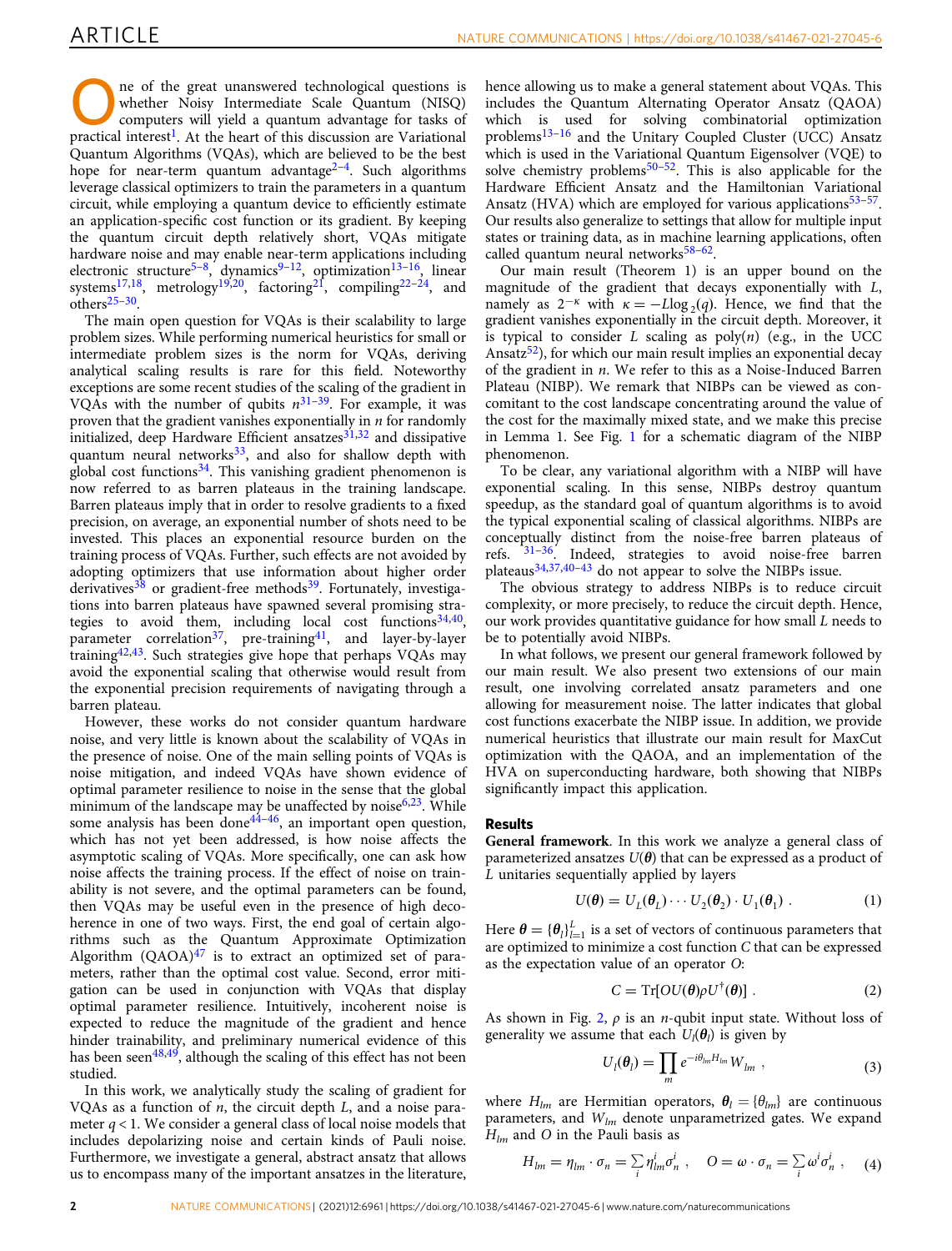<span id="page-2-0"></span>

Fig. 1 Schematic diagram of the Noise-Induced Barren Plateau (NIBP) phenomenon. For various applications such as chemistry and optimization, increasing the problem size often requires one to increase the depth L of the variational ansatz. We show that, in the presence of local noise, the gradient vanishes exponentially in L and hence exponentially in the number of qubits n when L scales linearly in n. This can be seen in the plots on the right, which show the cost function landscapes for a simple variational problem with local noise.



Fig. 2 Setting for our analysis. An *n*-qubit input state  $\rho$  is sent through a variational ansatz  $U(\bm{\theta})$  composed of L unitary layers  $U_l(\bm{\theta}_l)$  sequentially acting according to Eq. ([1\)](#page-1-0). Here,  $U_1$  denotes the quantum channel that implements the unitary  $U_j(\theta_j)$ . The parameters in the ansatz  $\theta = {\theta_j}_{j=1}^l$  are<br>trained to minimize a cost function that is expressed as the expectation trained to minimize a cost function that is expressed as the expectation value of an operator O as in Eq. [\(2](#page-1-0)). We consider a noise model where local Pauli noise channels  $N_i$  act on each qubit j before and after each unitary.

where  $\sigma_n^i \in \{ \mathbb{1}, X, Y, Z \}^{\otimes n}$  are Pauli strings, and  $\eta_{lm}$  and  $\omega$  are real-valued vectors that specify the terms present in the expanreal-valued vectors that specify the terms present in the expansion. Defining  $N_{lm} = |\eta_{lm}|$  and  $N_O = |\omega|$  as the number of nonzero elements, i.e., the number of terms in the summations in Eq. ([4](#page-1-0)), we say that  $H_{lm}$  and O admit an efficient Pauli decomposition if  $N_{lm}, N_O \in \mathcal{O}(\text{poly}(n))$ , respectively.

We now briefly discuss how the QAOA, UCC, and Hardware Efficient ansatzes fit into this general framework. We refer the reader to the Methods for additional details. In QAOA one sequentially alternates the action of two unitaries as

$$
U(\gamma,\beta) = e^{-i\beta_p H_M} e^{-i\gamma_p H_P} \cdots e^{-i\beta_1 H_M} e^{-i\gamma_1 H_P} \quad (5)
$$

where  $H_P$  and  $H_M$  are the so-called problem and mixer Hamiltonian, respectively. We define  $N_P (N_M)$  as the number of terms in the Pauli decomposition of  $H_P(H_M)$ . On the other hand, Hardware Efficient ansatzes naturally fit into Eqs.  $(1)-(3)$  $(1)-(3)$  $(1)-(3)$  $(1)-(3)$  $(1)-(3)$  as they are usually composed of fixed gates (e.g, controlled NOTs), and parametrized gates (e.g., single qubit rotations). Finally, as detailed in the Methods, the UCC ansatz can be expressed as

$$
U(\theta) = \prod_{lm} U_{lm}(\theta_{lm}) = \prod_{lm} e^{i\theta_{lm} \sum_i \mu_{lm}^i \sigma_n^i}, \tag{6}
$$

where  $\mu_{lm}^i \in \{0, \pm 1\}$ , and where  $\theta_{lm}$  are the coupled cluster applitudes. Moreover, we denote  $\hat{M}_{l} = |\mu_{l}|$  is the number of amplitudes. Moreover, we denote  $\widehat{N}_{lm} = |\mu_{lm}|$  as the number of non-zero elements in  $\sum_i \mu_{lm}^i \sigma_n^i$ .

As shown in Fig. 2, we consider a noise model where local Pauli noise channels  $N_j$  act on each qubit j before and after each unitary  $U_l(\theta_l)$ . The action of  $\mathcal{N}_j$  on a local Pauli operator  $\sigma \in \{X, Y, Z\}$  can be expressed as

$$
\mathcal{N}_j(\sigma) = q_{\sigma}\sigma \tag{7}
$$

where  $-1 < q_X, q_Y, q_Z < 1$ . Here, we characterize the noise strength with a single parameter  $q = \sqrt{\max\{ |q_X|, |q_Y|, |q_Z|\}}$ . Let  $U_l$  denote the channel that implements the unitary  $U_l(\theta_l)$  and let  $\mathcal{N} = \mathcal{N} \cup \mathcal{N}$  denote the *n*-qubit noise channel. Then the  $\mathcal{N}_1 \otimes \cdots \otimes \mathcal{N}_n$  denote the *n*-qubit noise channel. Then, the noisy cost function is given by

$$
\widetilde{C} = \mathrm{Tr}\big[O\big(\mathcal{N}\circ\mathcal{U}_L\circ\cdots\circ\mathcal{N}\circ\mathcal{U}_1\circ\mathcal{N}\big)(\rho)\big] \ . \tag{8}
$$

General analytical results. There are some VQAs, such as the VQE[5](#page-9-0) for chemistry and other physical systems, where it is important to accurately characterize the value of the cost function itself. We provide an important result below in Lemma 1 that quantitatively bounds the cost function itself, and we envision that this bound will be especially useful in the context of VQE. On the other hand, there are other VQAs, such as those for optimization<sup>[13](#page-9-0)–[16](#page-9-0)</sup>, compiling<sup>22–24</sup>, and linear systems<sup>17,18</sup>, where the key goal is to learn the optimal parameters and the precise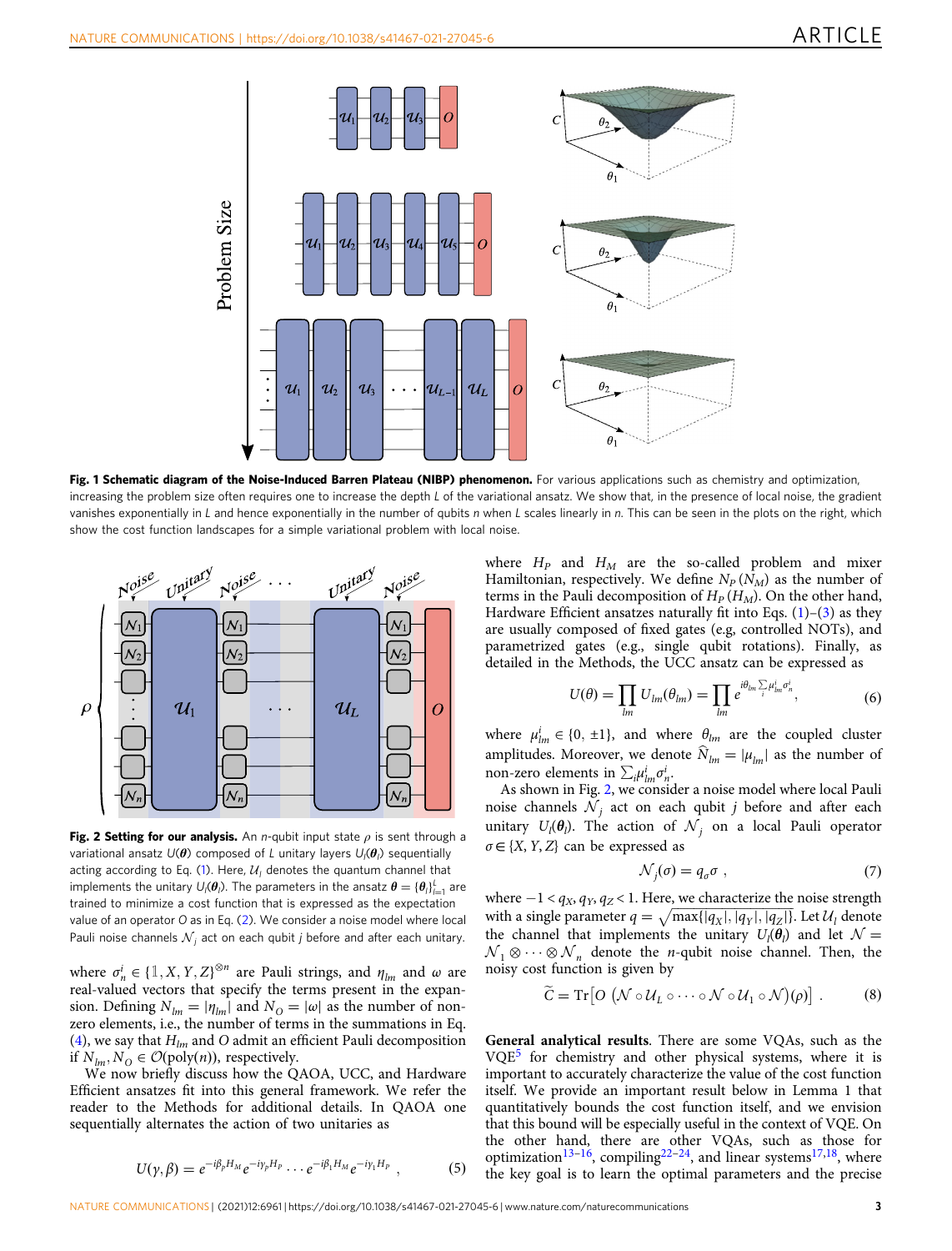value of the cost function is either not important or can be computed classically after learning the parameters. In this case, one is primarily concerned with trainability, and hence the gradient is a key quantity of interest. These applications motivate our main result in Theorem 1, which bounds the magnitude of the gradient. We remark that trainability is of course also important for VQE, and hence Theorem 1 is also of interest for this application.

With this motivation in mind, we now present our main results. We first present our bound on the cost function, since one can view this as a phenomenon that naturally accompanies our main theorem. Namely, in the following lemma, we show that the noisy cost function concentrates around the corresponding value for the maximally mixed state.

Lemma 1. (Concentration of the cost function). Consider an Llayered ansatz of the form in Eq. [\(1\)](#page-1-0). Suppose that local Pauli noise of the form of Eq.  $(7)$  $(7)$  $(7)$  with noise strength q acts before and after each layer as in Fig. [2](#page-2-0). Then, for a cost function  $\tilde{C}$  of the form in Eq. ([8](#page-2-0)), the following bound holds

$$
\left|\widetilde{C} - \frac{1}{2^n} \mathrm{Tr}[O]\right| \leqslant G(n) \left\| \rho - \frac{1}{2^n} \right\|_1, \tag{9}
$$

where

$$
G(n) = N_O \parallel \omega \parallel_{\infty} q^{2L+2} . \tag{10}
$$

Here  $\|\cdot\|_{\infty}$  is the infinity norm,  $\|\cdot\|_{1}$  is the trace norm,  $\omega$  is defined in Eq. ([4](#page-1-0)), and  $N_{\Omega} = |\omega|$  is the number of non-zero elements in the Pauli decomposition of O.

This lemma implies the cost landscape exponentially concentrates on the value  $Tr[O]/2^n$  for large *n*, whenever the number of layers L scales linearly with the number of qubits. While this lemma has important applications on its own, particularly for VQE, it also provides intuition for the NIBP phenomenon, which we now state.

Let  $\partial_{lm}C = \partial C / \partial \theta_{lm}$  denote the partial derivative of the noisy cost function with respect to the  $m$ -th parameter that appears in the  $l$ -th layer of the ansatz, as in Eq.  $(3)$ . For our main technical result, we upper bound  $|\partial_{lm}C|$  as a function of L and n.

Theorem 1. (Upper bound on the partial derivative). Consider an L-layered ansatz as defined in Eq. ([1](#page-1-0)). Let  $\theta_{lm}$  denote the trainable parameter corresponding to the Hamiltonian  $H_{lm}$  in the unitary  $U_l(\theta_l)$  appearing in the ansatz. Suppose that local Pauli noise of the form in Eq. (7) with noise parameter *a* acts before and after the form in Eq.  $(7)$  $(7)$  $(7)$  with noise parameter q acts before and after each layer as in Fig. [2](#page-2-0). Then the following bound holds for the partial derivative of the noisy cost function

$$
|\partial_{lm}\widetilde{C}| \le F(n),\tag{11}
$$

where

$$
F(n) = \sqrt{8\ln 2} N_O ||H_{lm}||_{\infty} ||\omega||_{\infty} n^{1/2} q^{L+1} , \qquad (12)
$$

and  $\omega$  is defined in Eq. [\(4\)](#page-1-0), with number of non-zero elements  $N_{O}$ .

Let us now consider the asymptotic scaling of the function  $F(n)$ in Eq.  $(12)$ . Under standard assumptions such as that O in Eq.  $(4)$  $(4)$  $(4)$ admits an efficient Pauli decomposition and that  $H_{lm}$  has bounded eigenvalues, we now state that  $F(n)$  decays exponentially in  $n$ , if  $L$  grows linearly in  $n$ .

**Corollary 1.** (Noise-induced barren plateaus). Let  $N_{lm}, N_O \in$  $\mathcal{O}(\text{poly}(n))$  and let  $\eta_{lm}^i, \omega^j \in \mathcal{O}(\text{poly}(n))$  for all *i*, *j*. Then the upper<br>bound  $F(n)$  in Eq. (12) vanishes exponentially in *n* as bound  $F(n)$  in Eq. (12) vanishes exponentially in *n* as

$$
F(n) \in \mathcal{O}(2^{-\alpha n}) \tag{13}
$$

for some positive constant  $\alpha$  if we have

$$
L \in \Omega(n) . \tag{14}
$$

The asymptotic scaling in Eq.  $(13)$  is independent of l and m, i.e., the scaling is blind to the layer, or the parameter within the layer, for which the derivative is taken. This corollary implies that when Eq.  $(14)$  holds, i.e. L grows at least linearly in *n*, the partial derivative  $|\partial_{lm}C|$  exponentially vanishes in *n* across the entire cost landscape. In other words, one observes a Noise-Induced Barren Plateau (NIBP). We note that Eq. (14) is satisfied for all  $q < 1$ . That is, NIBPs occur regardless of the noise strength, it only changes the severity of the exponential scaling.

In addition, Corollary 1 implies that NIBPs are conceptually different from noise-free barren plateaus. First, NIBPs are independent of the parameter initialization strategy or the locality of the cost function. Second, NIBPs exhibit exponential decay of the gradient itself; not just of the variance of the gradient, which is the hallmark of noise-free barren plateaus. Noise-free barren plateaus allow the global minimum to sit inside deep, narrow valley in the landscape<sup>34</sup>, whereas NIBPs flatten the entire landscape.

One of the strategies to avoid the noise-free barren plateaus is to correlate parameters, i.e., to make a subset of the parameters equal to each other<sup>37</sup>. We generalize Theorem 1 in the following remark to accommodate such a setting, consequently showing that such correlated or degenerate parameters do not help in avoiding NIBPs. In this setting, the result we obtain in Eq. (16) below is essentially identical to that in Eq. (12) except with an additional factor quantifying the amount of degeneracy.

Remark 1. (Degenerate parameters). Consider the ansatz defined in Eqs. ([1](#page-1-0)) and ([3\)](#page-1-0). Suppose there is a subset  $G_{st}$  of the set  $\{\theta_{lm}\}$  in this ansatz such that  $G_{st}$  consists of g parameters that are degenerate:

$$
G_{st} = \left\{ \theta_{lm} \mid \theta_{lm} = \theta_{st} \right\} . \tag{15}
$$

Here,  $\theta_{st}$  denotes the parameter in  $G_{st}$  for which  $N_{lm} || \eta_{lm} ||_{\infty}$ takes the largest value in the set. ( $\theta_{st}$  can also be thought of as a reference parameter to which all other parameters are set equal in value.) Then the partial derivative of the noisy cost with respect to  $\theta_{st}$  is bounded as

$$
|\partial_{st}\widetilde{C}| \le \sqrt{8\ln 2} gN_0 \|H_{lm}\|_{\infty} \| \omega \|_{\infty} n^{1/2} q^{L+1},
$$
 (16)

at all points in the cost landscape.

Remark 1 is especially important in the context of the QAOA and the UCC ansatz, as discussed below. We note that, in the general case, a unitary of the form of Eq. ([3](#page-1-0)) cannot be implemented as a single gate on a physical device. In practice one needs to compile the unitary into a sequence of native gates. Moreover, Hamiltonians with non-commuting terms are usually approximated with techniques such as Trotterization. This compilation overhead potentially leads to a sequence of gates that grows with  $n$ . Remark 1 enables us to account for such scenarios, and we elaborate on its relevance to specific applications in the next subsection.

In reality, noise on quantum hardware can be non-local. For instance in certain systems one can have cross-talk errors or coherent errors. We address such extensions to our noise model in the following remark.

Remark 2. (Extensions to the noise model). Consider a modification to each layer of noise  $\mathcal N$  in Eq. [\(8\)](#page-2-0) to include additional k-local Pauli noise and correlated coherent (unitary) noise across multiple qubits. Under such extensions to the noise model, we obtain the same scaling results as those obtained in Lemma 1 and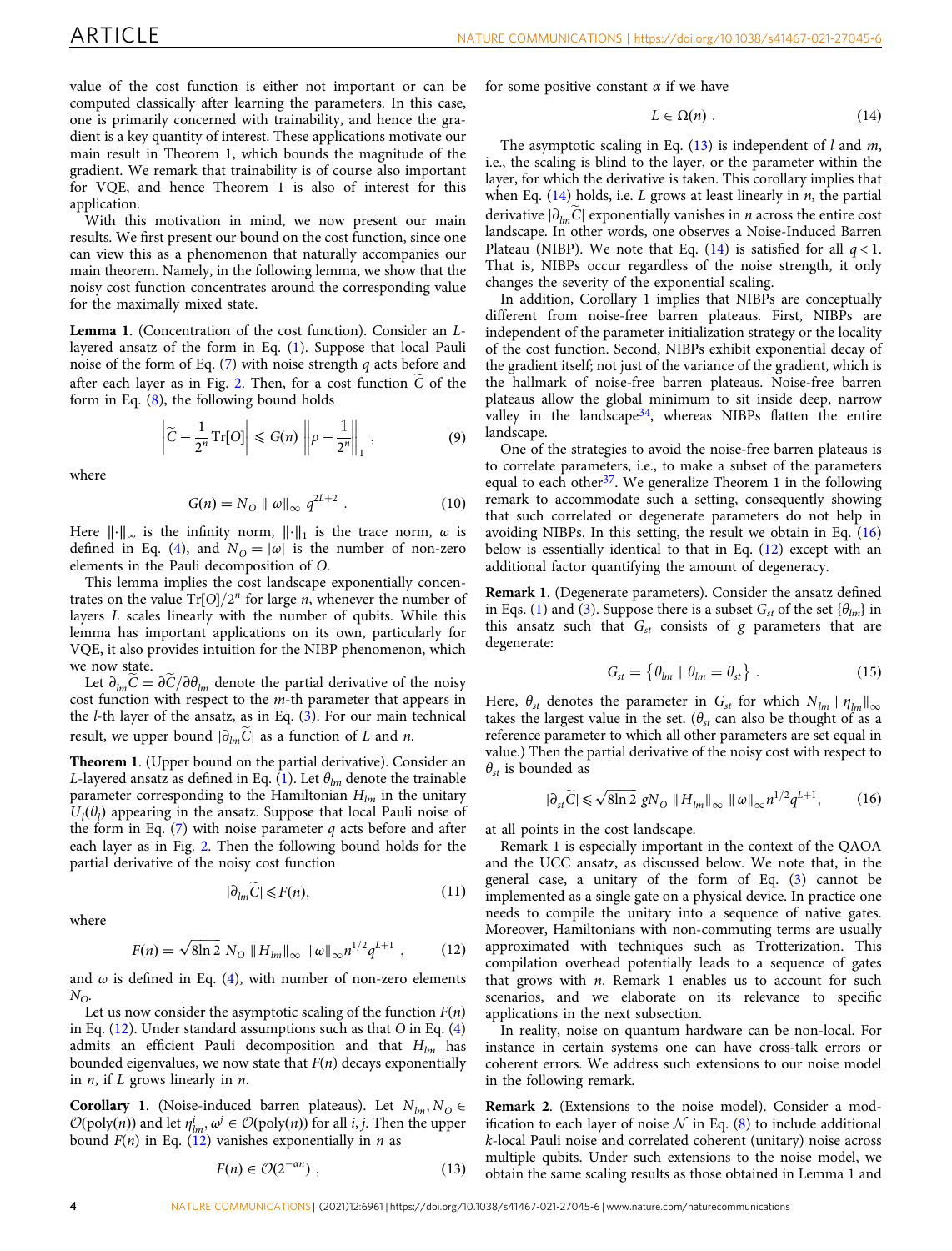Theorem 1. We discuss this in more detail in Supplementary Note 5.

Finally, we present an extension of our main result to the case of measurement noise. Consider a model of measurement noise where each local measurement independently has some bit-flip probability given by  $(1 - q<sub>M</sub>)/2$ , which we assume to be symmetric with respect to the 0 and 1 outcomes. This leads to an additional reduction of our bounds on the cost function and its gradient that depends on the locality of the observable O.

Proposition 1. (Measurement noise). Consider expanding the observable O as a sum of Pauli strings, as in Eq. [\(4\)](#page-1-0). Let w denote the minimum weight of these strings, where the weight is defined as the number of non-identity elements for a given string. In addition to the noise process considered in Fig. [2](#page-2-0), suppose there is also measurement noise consisting of a tensor product of local bit-flip channels with bit-flip probability  $(1 - q_M)/2$ . Then we have

$$
\left|\widetilde{C} - \frac{1}{2^n} \text{Tr}[O]\right| \leq q_M^w \ G(n) \left\| \rho - \frac{1}{2^n} \right\|_1 \tag{17}
$$

and

$$
|\partial_{lm}\widetilde{C}| \leqslant q_M^w F(n) \tag{18}
$$

where  $G(n)$  and  $F(n)$  are defined in Lemma 1 and Theorem 1, respectively.

Proposition 1 goes beyond the noise model considered in Theorem 1. It shows that in the presence of measurement noise there is an additional contribution from the locality of the measurement operator. It is interesting to draw a parallel between Proposition 1 and noise-free barren plateaus, which have been shown to be cost-function dependent and in particular depend on the locality of the observable  $O^{34}$ . The bounds in Proposition 1 similarly depend on the locality of O. For example, when  $w = n$ , i.e., global observables, the factor  $q_M^w$  will hasten the exponential decay. On the other hand, when  $w = 1$ , i.e., local observables, the scaling is unaltered by measurement noise. In this sense, a global observable exacerbates the NIBP issue by making the decay more rapid with *n*.

Application-specific analytical results. Here we investigate the implications of our results from the previous subsection for two applications: optimization and chemistry. In particular, we derive explicit conditions for NIBPs for these applications. These conditions are derived in the setting where Trotterization is used, but other compilation strategies incur similar asymptotic behavior. We begin with the QAOA for optimization and then discuss the UCC ansatz for chemistry. Finally, we make a remark about the Hamiltonian Variational Ansatz (HVA), as well as remark that our results also apply to a generalized cost function that can employ training data.

Corollary 2. (Example: QAOA). Consider the QAOA with 2p trainable parameters, as defined in Eq. ([5\)](#page-2-0). Suppose that the implementation of unitaries corresponding to the problem Hamiltonian  $H_P$  and the mixer Hamiltonian  $H_M$  require  $k_P$ - and  $k_M$ -depth circuits, respectively. If local Pauli noise of the form in Eq. ([7](#page-2-0)) with noise parameter q acts before and after each layer of native gates, then we have

$$
|\partial_{\beta_i}\widetilde{C}| \leq \sqrt{8\ln 2} g_{l,P} N_P \|H_P\|_{\infty} \| \omega \|_{\infty} n^{1/2} q^{(k_P + k_M)p + 1}, \qquad (19)
$$

$$
|\partial_{\gamma_i}\widetilde{C}| \leq \sqrt{8\ln 2} g_{l,M} N_P \|H_M\|_{\infty} \| \omega \|_{\infty} n^{1/2} q^{(k_P + k_M)p + 1}, \quad (20)
$$

for any choice of parameters  $\beta_b$ ,  $\gamma_b$ , and where  $O = H_P$  in Eq. ([2](#page-1-0)). Here  $g_{l,P}$  and  $g_{l,M}$  are the respective number of native gates parameterized by  $\beta_l$  and  $\gamma_l$  according to the compilation.

Corollary 2 follows from Remark 1 and it has interesting implications for the trainability of the QAOA. From Eqs. (19) and (20), NIBPs are guaranteed if  $pk<sub>P</sub>$  scales linearly in *n*. This can manifest itself in a number of ways, which we explain below.

First, we look at the depth  $k_p$  required to implement one application of the problem unitary. Graph problems containing vertices of extensive degree such as the Sherrington-Kirkpatrick model inherently require  $\Omega(n)$  depth circuits to implement<sup>55</sup>. On the other hand, generic problems mapped to hardware topologies also have the potential to incur  $\Omega(n)$  depth or greater in compilation cost. For instance, implementation of MaxCut and k-SAT using SWAP networks on circuits with 1-D connectivity requires depth  $Ω(n)$  and  $Ω(n^{k-1})$  respectively<sup>15,63</sup>. Such mappings with the aforementioned compilation overhead for  $k \geq 2$  are guaranteed to encounter NIBPs even for a fixed number of rounds p.

Second, it appears that  $p$  values that grow at least lightly with  $n$ may be needed for quantum advantage in certain optimization problems (for example $64-67$  $64-67$  $64-67$ ). In addition, there are problems employing the QAOA that explicitly require  $p$  scaling as  $poly(n)^{21,68}$ . Thus, without even considering the compilation overhead for the problem unitary, these QAOA problems may run into NIBPs particularly when aiming for quantum advantage. Moreover, weak growth of  $p$  with  $n$  combined with compilation overhead could still result in an NIBP.

Finally, we note that above we have assumed the contribution of  $k_P$  dominates that of  $k_M$ . However, it is possible that for choice of more exotic mixers<sup>[16](#page-9-0)</sup>,  $k_M$  also needs to be carefully considered to avoid NIBPs.

Corollary 3. (Example: UCC). Let H denote a molecular Hamiltonian of a system of  $M_e$  electrons. Consider the UCC ansatz as defined in Eq. ([6](#page-2-0)). If local Pauli noise of the form in Eq. ([7](#page-2-0)) with noise parameter q acts before and after every  $U_{lm}(\theta_{lm})$  in Eq.  $(6)$ , then we have

$$
|\partial_{\theta_{lm}}\widetilde{C}| \leqslant \sqrt{8\ln 2} \ \widehat{N}_{lm} N_H \parallel \omega \parallel_{\infty} n^{1/2} q^{L+1}, \tag{21}
$$

for any coupled cluster amplitude  $\theta_{lm}$ , and where  $O = H$  in Eq. ([2](#page-1-0)).

Corollary 3 allows us to make general statements about the trainability of UCC ansatz. We present the details for the standard UCC ansatz with single and double excitations from occupied to virtual orbitals $50,69$  $50,69$  $50,69$  (see Methods for more details). Let  $M<sub>o</sub>$  denote the total number of spin orbitals. Then at least  $n = M<sub>o</sub>$  qubits are required to simulate such a system and the number of variational parameters grows as  $\Omega(n^2 M_e^2)^{63,70}$  $\Omega(n^2 M_e^2)^{63,70}$  $\Omega(n^2 M_e^2)^{63,70}$ . To implement the UCC ansatz on a quantum computer, the implement the UCC ansatz on a quantum computer, the excitation operators are first mapped to Pauli operators using Jordan-Wigner or Bravyi-Kitaev mappings<sup>71,72</sup>. Then, using firstorder Trotterization and employing SWAP networks<sup>63</sup>, the UCC ansatz can be implemented in  $\Omega(n^2M_e)$  depth, while assuming 1-D connectivity of qubits $63$ . Hence for the UCC ansatz, approximated by single- and double-excitation operators, the upper bound in Eq.  $(21)$  (asymptotically) vanishes exponentially in n.

To target strongly correlated states for molecular Hamiltonians, one can employ a UCC ansatz that includes additional, generalized excitations<sup>[56](#page-9-0),[73](#page-10-0)</sup>. A  $\Omega(n^3)$  depth circuit is required to implement the first-order Trotterized form of this ansatz<sup>63</sup>. Hence NIBPs become more prominent for generalized UCC ansatzes. Finally, we remark that a sparse version of the UCC ansatz can be implemented in  $\Omega(n)$  depth<sup>63</sup>. NIBPs still would occur for such ansatzes.

Additionally, we can make the following remark about the Hamiltonian Variational Ansatz (HVA). As argued in<sup>[56](#page-9-0),74,75</sup>, the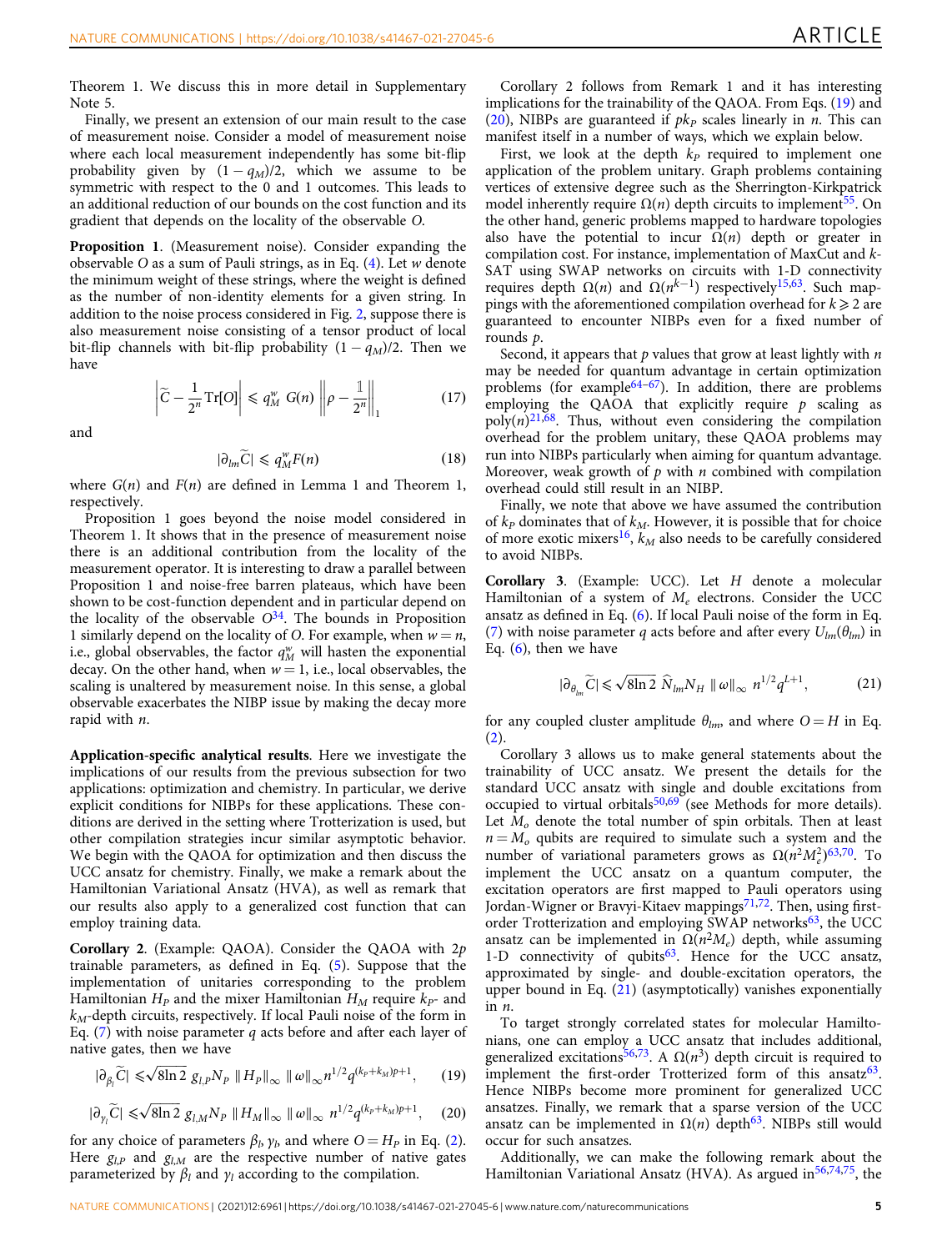<span id="page-5-0"></span>HVA has the potential to be an effective ansatz for quantum many-body problems.

Remark 3. (Example: HVA). The HVA can be thought of as a generalization of the QAOA to more than two non-commuting Hamiltonians. It is remarked in ref. <sup>[57](#page-9-0)</sup> that for problems of interest the number of rounds  $p$  scales linearly in  $n$ . Thus, considering this growth of  $p$  and also the potential growth of the compiled unitaries with  $n$ , the HVA has the potential to encounter NIBPs, by the same arguments made above for the QAOA (e.g., Corollary 2).

Remark 4. (Quantum Machine Learning). Our results can be extended to generalized cost functions of the form  $C_{\text{train}} =$  $\sum_i Tr[O_i U(\theta) \rho_i U^{\dagger}(\theta)]$  where  $\{O_i\}$  is a set of operators each of the form (4) and  $\{o_i\}$  is a set of states. This can encapsulate certain form ([4](#page-1-0)) and  $\{\rho_i\}$  is a set of states. This can encapsulate certain quantum machine learning settings $58-62$  $58-62$  $58-62$  that employ training data  $\{\rho_i\}$ . As an example of an instance where NIBPs can occur, in one study<sup>62</sup> an ansatz model has been proposed that requires at least linear circuit depth in *n*.

Numerical simulations of the QAOA. To illustrate the NIBP phenomenon beyond the conditions assumed in our analytical results, we numerically implement the QAOA to solve MaxCut combinatorial optimization problems. We employ a realistic noise model obtained from gate-set tomography on the IBM Ourense superconducting qubit device. In the Methods we provide additional details on the noise model and the optimization method employed.

Let us first recall that a MaxCut problem is specified by a graph  $G = (V, E)$  of nodes V and edges E. The goal is to partition the nodes of G into two sets which maximize the number of edges connecting nodes between sets. Here, the QAOA problem Hamiltonian is given by

$$
H_P = -\frac{1}{2} \sum_{ij \in E} C_{ij} (1 - Z_i Z_j) , \qquad (22)
$$

where  $Z_i$  are local Pauli operators on qubit (node) i,  $C_{ii} = 1$  if the nodes are connected and  $C_{ii} = 0$  otherwise.

We analyze performance in two settings. First, we fix the problem size at  $n = 5$  nodes (qubits) and vary the number of rounds  $p$  (Fig. 3). Second, we fix the number of rounds of QAOA at  $p = 4$  and vary the problem size by increasing the number of nodes (Fig. 4).

In order to quantify performance for a given  $n$  and  $p$ , we randomly generate 100 graphs according to the Erdős-Rényi model<sup>[76](#page-10-0)</sup>, such that each graph  $G$  is chosen uniformly at random from the set of all graphs of  $n$  nodes. For each graph we run  $10$ instances of the parameter optimization, and we select the run that achieves the smallest energy. At each optimization step the cost is estimated with 1000 shots. Performance is quantified by the average approximation ratio when training the QAOA in the presence and absence of noise. The approximation ratio is defined as the lowest energy obtained via optimizing divided by the exact ground state energy of  $H<sub>p</sub>$ .

In our first setting we observe in Fig. 3a that when training in the absence of noise, the approximation ratio increases with  $p$ . However, when training in the presence of noise the performance decreases for  $p > 2$ . This result is in accordance with Lemma 1, as the cost function value concentrates around  $Tr[H_{P}]/2^{n}$  as p increases. This concentration phenomenon can also be seen clearly in Fig. 3b, where in fact we see evidence of exponential decay of cost value with p.



Fig. 3 QAOA heuristics in the presence of realistic hardware noise: increasing number of rounds for fixed problem size. a The approximation ratio averaged over 100 random graphs of 5 nodes is plotted versus number of rounds p. The black, green, and red curves respectively correspond to noise-free training, noisy training with noise-free final cost evaluation, and noisy training with noisy final cost evaluation. The performance of noisefree training increases with p, similar to the results in Ref.  $15$ . The green curve shows that the training process itself is hindered by noise, with the performance decreasing steadily with  $p$  for  $p > 4$ . The dotted blue lines correspond to known lower and upper bounds on classical performance in polynomial time: respectively the performance guarantee of the Goemans-Williamson algorithm<sup>77</sup> and the boundary of known NP-hardness<sup>78,79</sup>. **b** The deviation of the cost from  $Tr[H_P]/2^n$  (averaged over graphs and parameter values) is plotted versus p. As p increases, this deviation decays approximately exponentially with  $p$  (linear on the log scale).  $c$  The absolute value of the largest partial derivative, averaged over graphs and parameter values, is plotted versus p. The partial derivatives decay approximately exponentially with p, showing evidence of Noise-Induced Barren Plateaus (NIBPs).



Fig. 4 QAOA heuristics in the presence of realistic hardware noise: increasing problem size for a fixed number of rounds. The approximation ratio averaged over 60 random graphs of increasing number of nodes n and fixed number of rounds  $p = 4$  is plotted. The black, green, and red curves respectively correspond to noise-free training, noisy training with noise-free final cost evaluation, and noisy training with noisy final cost evaluation. a For a problem size of 8 nodes or larger, the noisily-trained approximation ratio falls below the performance guarantee of the classical Goemans-Williamson algorithm. **b** The depth of the circuit (red curve) scales linearly with the number of qubits, confirming we are in a regime where we would expect to observe Noise-Induced Barren Plateaus.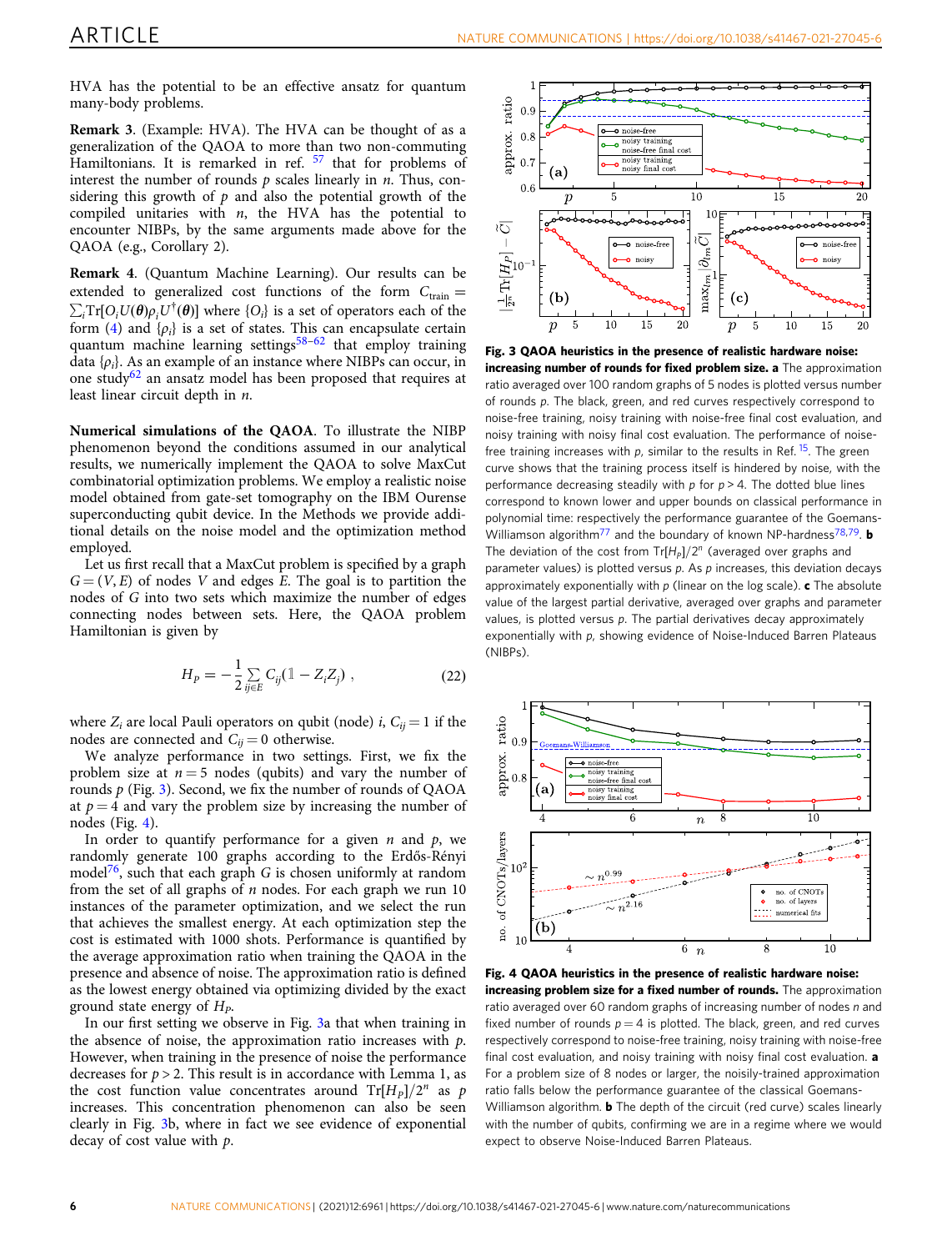In addition, we can see the effect of NIBPs as Fig. [3](#page-5-0)a also depicts the value of the approximation ratio computed without noise by utilizing the parameters obtained via noisy training. Note that evaluating the cost in a noise-free setting has practical meaning, since the classicality of the Hamiltonian allows one to compute the cost on a (noise-free) classical computer, after training the parameters. For  $p > 4$  this approximation ratio decreases, meaning that as  $p$  becomes larger it becomes increasingly hard to find a minimizing direction to navigate through the cost function landscape. Moreover, the effect of NIPBs is evident in Fig. [3](#page-5-0)c where we depict the average absolute value of the largest cost function partial derivative (i.e.,  $\max_{lm} |\partial_{lm}\widetilde{C}|$ ). This plot shows an exponential decay of the partial derivative with  $p$  in accordance with Theorem 1.

Finally, in Fig. [3a](#page-5-0) we contextualize our results with previously known two-sided bounds on classical polynomial-time performance. The lower bound corresponds to the performance guarantee of the classical Goemans-Williamson algorithm<sup>77</sup>, whilst the upper bound is at the value 16/17 which is the approximation ratio beyond which Max-Cut is known to be NPhard<sup>78,79</sup>.

In our second setting we find complementary results. In Fig. [4a](#page-5-0) we observe that at a problem size of 8 qubits or larger, 4 rounds of QAOA trained on the noisy circuit falls short of the performance guarantees of the classical Goemans-Williamson algorithm. As we increase the number of qubits, we also observe this increases the depth of the circuit linearly (Fig. [4](#page-5-0)b), thus confirming we are in a regime of NIBPs.

Our numerical results show that training the QAOA in the presence of a realistic noise model significantly affects the performance. The concentration of cost and the NIBP phenomenon are both also clearly visible in our data. Even though we observe performance for  $n = 5$  and  $p = 4$  that is NP-hard to achieve classically, any possible advantage would be lost for large problem sizes or circuit depth due to bad scaling. Hence, noise appears to be a crucial factor to account for when attempting to understand the performance of the QAOA.

Implementation of the HVA on superconducting hardware. We further demonstrate the NIBP phenomenon in a realistic hardware setting by implementing the Hamiltonian Variational Ansatz (HVA) on the IBM Quantum ibmq\_montreal 27-qubit superconducting device. At time of writing this holds the record for the largest quantum volume measured on an IBM Quantum device, which was demonstrated on a line of 6 qubits $80$ .

We implement the HVA for the Transverse Field Ising Model as considered in ref. <sup>[57](#page-9-0)</sup>, with a local measurement  $O = Z_0Z_1$  on the first two qubits of the Ising chain. We assign the number of layers L of the ansatz to increase linearly with the number of qubits *n* according to the relationship  $L = n - 1$ . In order to minimize SWAP gates used in transpilation (and the accompanying noise that they incur), we modify each layer of the HVA ansatz to only include entangling gates between locally connected qubits.

Figure 5 plots the partial derivative of the cost function with respect to the parameter in the final layer of the ansatz, averaged over 100 random parameter sets. We also plot averaged cost differences from the corresponding maximally mixed values, as well as the variance of both quantities. In the noise-free case both the partial derivative and cost value differences decrease at a subexponential rate. Meanwhile, in the noisy case we observe that both the partial derivatives and cost value differences vanish exponentially until their variances reach the same order of magnitude as the shot noise floor. (As the shot budget on the IBM Quantum device is limited, this leads to a background of shot



Fig. 5 Implementation on the ibmq\_montreal superconducting-qubit device. We consider the HVA with the number of layers growing linearly in the number of qubits,  $n$ . **a** The average magnitude of the partial derivative of the noisy and noise-free cost, with respect to the parameter in the final layer, is plotted versus n. The average is taken over 100 randomly selected parameter sets. As n increases, the noisy average partial derivative decreases approximately exponentially, until around  $n = 9$ . This shows evidence of Noise Induced Barren Plateaus on real quantum hardware. **b** The deviation from exponential scaling can be understood by observing that it coincides with the point that the variance of the noisy partial derivatives reaches the same order of magnitude as the shot noise given by a finite sample budget of 8192 shots. Thus, from this point onward we expect fluctuations in the partial derivative to be dominated by shot noise, and gradients to be unresolvable.  $c$  The difference of the cost value from its corresponding maximally mixed value is plotted versus  $n$ .  $d$  The variance of this difference is plotted versus n. Both these quantities also show exponential decay until the variance of cost difference approaches the shot noise floor, which shows evidence of exponential cost concentration on this device.

noise, and we plot the order of magnitude of this with a dotted line.) This explicitly demonstrates that the problem of barren plateaus is one of resolvability. In principle, if one has access to exact cost values and gradients one may be able to navigate the cost landscape, however, the number of shots required to reach the necessary resolution increases exponentially with  $n$ .

### **Discussion**

The success of NISQ computing largely depends on the scalability of Variational Quantum Algorithms (VQAs), which are widely viewed as the best hope for near-term quantum advantage for various applications. Only a small handful of works have analytically studied VQA scalability, and there is even less known about the impact of noise on their scaling. Our work represents a breakthrough in understanding the effect of local noise on VQA scalability. We rigorously prove two important and closely related phenomena: the exponential concentration of the cost function in Lemma 1 and the exponential vanishing of the gradient in Theorem 1. We refer to the latter as a Noise-Induced Barren Plateau (NIBP). Like noise-free barren plateaus, NIBPs require the precision and hence the algorithmic complexity to scale exponentially with the problem size. Thus, avoiding NIBPs is necessary for a VQA to have any hope of exponential quantum speedup.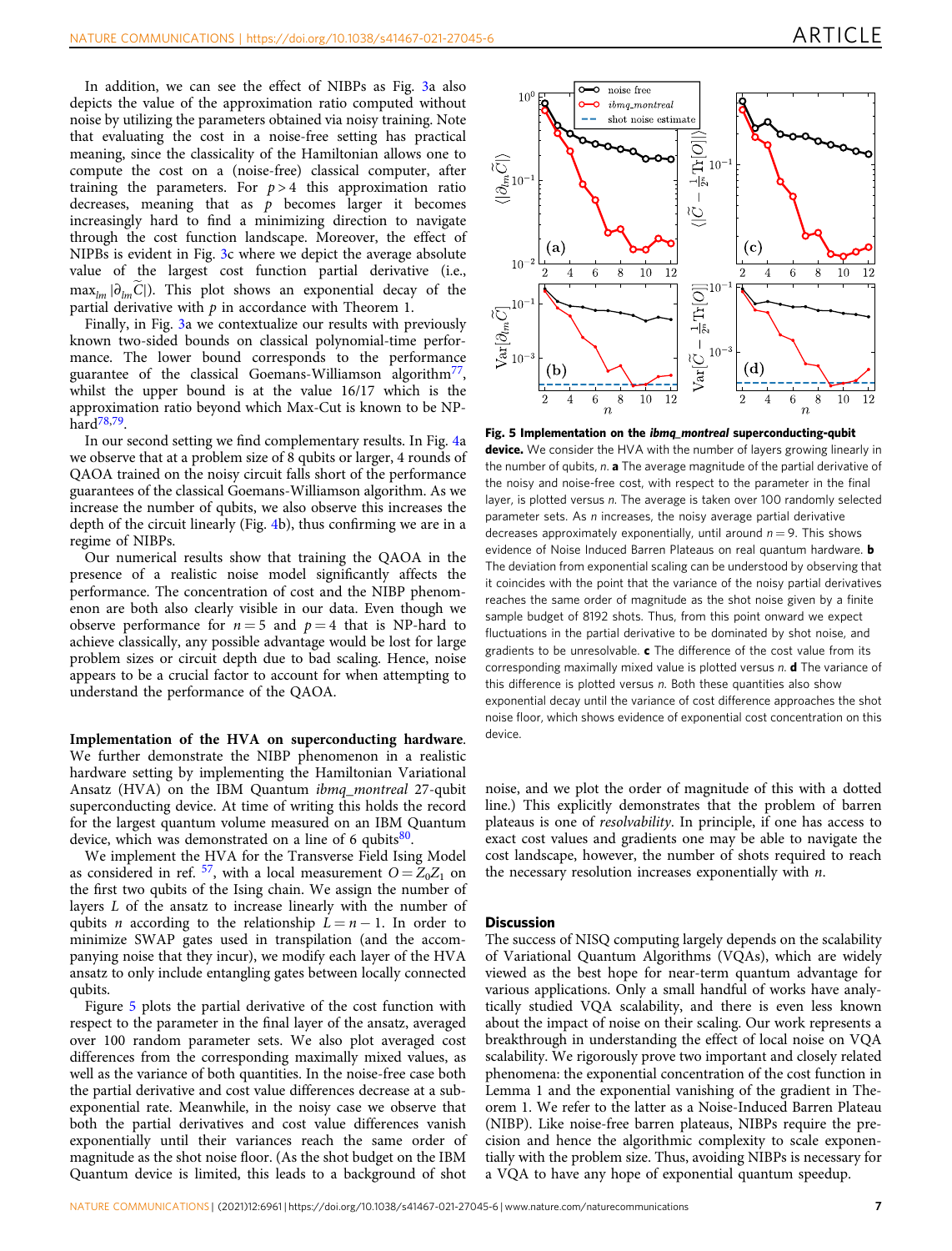<span id="page-7-0"></span>NIBPs have conceptual differences from noise-free barren plateaus $31-36$  $31-36$  $31-36$  as the gradient vanishes with increasing problem size at every point on the cost function landscape, rather than probabilistically. As a consequence, NIBPs cannot be addressed by layer-wise training, correlating parameters and other strategies[34,37,40](#page-9-0)–[43,](#page-9-0) all of which can help avoid noise-free barren plateaus. We explicitly demonstrate this in Remark 1 for the parameter correlation strategy. Similar to noise-free barren plateaus, NIBPs present a problem for trainability even when uti-lizing gradient-free optimizers<sup>[39](#page-9-0)</sup> (e.g. simplex-based methods such  $as<sup>81</sup>$  $as<sup>81</sup>$  $as<sup>81</sup>$  or methods designed specifically for quantum landscapes[82](#page-10-0)) or optimization strategies that use higher-order derivatives<sup>[38](#page-9-0)</sup>. At the moment, the only strategies we are aware of for avoiding NIBPs are: (1) reducing the hardware noise level, or (2) improving the design of variational ansatzes such that their circuit depth scales more weakly with  $n$ . Our work provides quantitative guidance for how to develop these strategies.

We emphasize that naïve mitigation strategies such as artificially increasing gradients cannot remove the exponential scaling of NIBPs as this simply increases the variance of any finite-shot evaluation of derivatives, and it does not improve the resolvability of the landscape. This argument extends simply to include any error mitigation strategy that implements an affine map to cost values $83-89$  $83-89$  $83-89$ . Further, most error mitigation techniques consist only of postprocessing noisy circuits. Thus, we deem it unlikely many strategies can remove exponential NIBP scaling as information about the cost landscape has fundamentally been lost (or at least been made exponentially inaccessible). This is in contrast to error correction where information is protected and recovered. However, in general it is an open question as to whether or not error mitigation strategies can mitigate NIBPs, and we leave this question for future work.

An elegant feature of our work is its generality, as our results apply to a wide range of VQAs and ansatzes. This includes the two most popular ansatzes, QAOA for optimization and UCC for chemistry, which Corollaries 2 and 3 treat respectively. In recent times QAQA, UCC, and other physically motivated ansatzes have be touted as the potential solution to trainability issues due to (noise-free) barren plateaus, while Hardware Efficient ansatzes, which minimize circuit depth, have been regarded as problematic. Our work swings the pendulum in the other direction: any additional circuit depth that an ansatz incorporates (regardless of whether it is physically motivated) will hurt trainability and potentially lead to a NIBP. This suggests that Hardware Efficient ansatzes are in fact worth exploring further, provided one has an appropriate strategy to avoid noise-free barren plateaus. This claim is supported by recent state-of-the-art implementations for optimization<sup>[55](#page-9-0)</sup> and chemistry<sup>[54](#page-9-0)</sup> using such ansatzes. Our work also provides additional motivation towards the pursuit of adaptive ansatzes $90-98$  $90-98$  $90-98$  that reduce circuit depth.

We believe our work has particular relevance to optimization. For combinatorial optimization problems, such as MaxCut on 3-regular graphs, the compilation of a single instance of the problem unitary  $e^{-iyH_p}$  can require an  $\Omega(n)$ -depth circuit<sup>55</sup>. Therefore, for a constant number of rounds  $p$  of the QAOA, the circuit depth grows at least linearly with  $n$ . From Theorem 1, it follows that NIBPs can occur for practical QAOA problems, even for constant number of rounds. Furthermore, even neglecting the aforementioned linear compilation overhead, NIBPs are guaranteed (asymptotically) if  $p$  grows in  $n$ . Such growth has been shown to be necessary in certain instances of MaxCut<sup>[64](#page-9-0)</sup> as well as for other optimization problems<sup>[21](#page-9-0),68</sup>, and hence NIBPs are especially relevant in these cases.

While it is well known that decoherence ultimately limits the depth of quantum circuits in the NISQ era, there was an interesting open question (prior to our work) as to whether one could still train the parameters of a variational ansatz in the high decoherence limit. This question was especially important for VQAs for optimization, compiling, and linear systems, which are applications that do not require accurate estimation of cost functions on the quantum computer. Our work essentially provides a negative answer to this question. Naturally, important future work will involve extending our results to more general (e.g., non-unital) noise models, and numerically testing the tightness of our bounds. Moreover, our work emphasizes the importance of short-depth variational ansatzes. Hence a crucial research direction for the success of VQAs will be the development of methods to reduce ansatz depth.

### Methods

Special cases of our ansatz. Here we discuss how the the QAOA, the Hardware Efficient ansatz, and the UCC ansatz fit into the framework as described in the general framework subsection.

1. Quantum Alternating Operator Ansatz. The QAOA can be understood as a discretized adiabatic transformation where the goal is to prepare the ground state of a given Hamiltonian  $H<sub>P</sub>$ . The order p of the Trotterization determines the solution precision and the circuit depth. Given an initial state  $|s\rangle$ , usually the linear superposition of all elements of the computational basis  $|s\rangle = |+\rangle^{\otimes n}$ , the ansatz corresponds to the sequential application of two unitaries  $U_p(y_l) = e^{-iy_lH_p}$  and  $U_p(B) = e^{-i\beta_lH_M}$ . These alternating unitaries are usually known as the problem  $U_M(\beta_i) = e^{-i\beta_i H_M}$ . These alternating unitaries are usually known as the problem<br>and mixor unitary respectively. Here  $u = (u)^L$  and  $\beta = (\beta_i)^L$  are vectors of and mixer unitary, respectively. Here  $\gamma = {\{\gamma_k\}}_{l=1}^L$  and  $\beta = {\{\beta_k\}}_{l=1}^L$  are vectors of variational parameters which determine how long each unitary is applied and variational parameters which determine how long each unitary is applied and which must be optimized to minimize the cost function C, defined as the expectation value

$$
C = \langle \gamma, \beta | H_P | \gamma, \beta \rangle = \mathrm{Tr}[H_P | \gamma, \beta \rangle \langle \gamma, \beta |], \qquad (23)
$$

where  $|\gamma, \beta\rangle = U(\gamma, \beta)|s\rangle$  is the QAOA variational state, and where  $U(\gamma, \beta)$  is given<br>by (5) In Fig. 63 we denict the circuit description of a OAOA ansatz for a specific by ([5](#page-2-0)). In Fig. 6a we depict the circuit description of a QAOA ansatz for a specific Hamiltonian where  $k_P = 6$ .

2. Hardware Efficient Ansatz. The goal of the Hardware Efficient ansatz is to reduce the gate overhead (and hence the circuit depth) which arises when implementing a general unitary as in [\(3\)](#page-1-0). Hence, when employing a specific quantum hardware the parametrized gates  $e^{-i\theta_{lm}H_{lm}}$  and the unparametrized gates  $W_{lm}$  are taken from a gate alphabet composed of native gates to that hardware. Figure 6b shows an example of a Hardware Efficient ansatz where the gate alphabet is composed of rotations around the  $y$  axis and of CNOTs.

3. Unitary Coupled Cluster Ansatz. This ansatz is employed to estimate the ground state energy of the molecular Hamiltonian. In the second quantization, and within the Born-Oppenheimer approximation, the molecular Hamiltonian of a system of  $M_e$  electrons can be expressed as:

 $H = \sum_{pq} h_{pq} a_p^{\dagger} a_q + \frac{1}{2} \sum_{pqrs} h_{pqrs} a_p^{\dagger} a_q^{\dagger} a_r a_s$ , where  $\{a_p^{\dagger}\}\ (a_q\)$  are Fermionic creation (annihilation) operators. Here,  $h_{pq}$  and  $h_{pqrs}$  respectively correspond to the so-



Fig. 6 Special cases of our general ansatz. a QAOA problem unitary  $e^{-iyH}$ for the ring-of-disagrees MaxCut problem, with Hamiltonian  $H_P = \frac{1}{2} \sum_j Z_j Z_{j+1}$ . **b** Hardware Efficient ansatz composed of CNOTs and single qubit retations around the varial  $\theta$  (d) a Unitary for the expansional single qubit rotations around the y-axis  $R_y(\theta)$ . c Unitary for the exponential  $e^{-i\theta Y_1 Z_2 Z_3 X_4}$ . This type of circuit is a representative component of the UCC ansatz.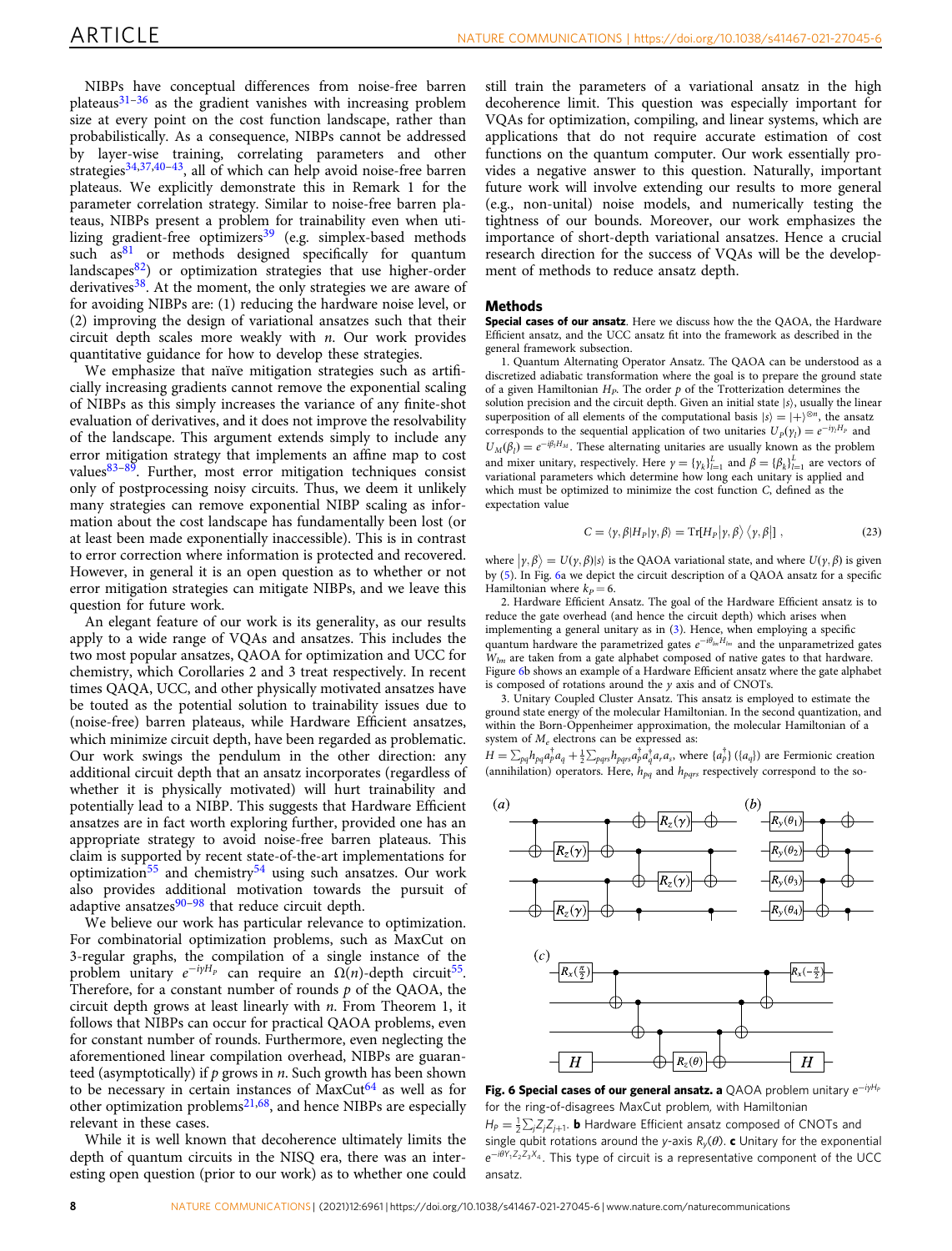The action of a UCC ansatz with single  $(T_1)$  and double  $(T_2)$  excitations is given by  $|\psi\rangle = \exp(T - T^{\dagger}) |\psi_0\rangle$ , where  $T = T_1 + T_2$ , and where

$$
T_1 = \sum_{\substack{i \in \text{occ} \\ a \in \text{vir}}} t_i^a a_a^\dagger a_i, \quad T_2 = \sum_{\substack{i, j \in \text{occ} \\ a, b \in \text{vir}}} t_{ij}^{a,b} a_a^\dagger a_b^\dagger a_j a_i. \tag{24}
$$

Here the  $i$  and  $j$  indices range over "occupied" orbitals whereas the  $a$  and  $b$  indices range over "virtual" orbitals<sup>50,69</sup>. The coefficients  $t_i^a$  and  $t_{i,j}^{a,b}$  are called coupled cluster amplitudes. For simplicity, we denote these amplitudes  $\{t_i^a, t_{i,j}^{a,b}\}$  as  $\{\theta_{lm}\}$ . Similarly, by denoting the excitation operators  $\{a_a^{\dagger}a_i, a_a^{\dagger}a_b^{\dagger}a_ja_i\}$  as  $\{\tau_{lm}\}$ , the UCC ansatz can be written in a compact form as  $U(\theta) = e^{\sum_{lm} \theta_{lm} (\tau_{lm} - \tau_{lm}^l)}$ <br>maps the fermionic operators to spin operators by r written in a compact form as  $U(\theta) = e^{\sum_{im} \eta_{im} \tau_{im} - \tau_{im}}$ . In order to implement  $U(\theta)$  one maps the fermionic operators to spin operators by means of the Jordan-Wigner or the Bravyi-Kitaev transformations<sup>71,72</sup>, which allows us to write  $(\tau_{lm} - \tau_{lm}^{\dagger}) = i\sum_i \mu_{lm}^i \sigma_n^i$ .<br>Then, from a first order Trotterization we obtain (6) Here,  $\mu^i = (0, +1)$ . In Fig. 60 Then, from a first-order Trotterization we obtain [\(6](#page-2-0)). Here,  $\mu_{lm}^i \in \{0, \pm 1\}$ . In Fig. [6c](#page-7-0)<br>we depict the circuit description of a representative component of the UCC apsatz we depict the circuit description of a representative component of the UCC ansatz.

Proof of Theorem 1. Here we outline the proof for our main result on Noise-Induced Barren Plateaus. We refer the reader to Supplementary Note 2 for additional details. We note that Lemma 1 and Remark 1 follow from similar steps and their proofs are detailed in Supplementary Notes 3 and 4 respectively. Moreover, we remark that Corollaries 1, 2 and 3 follow in a straightforward manner from a direct application of Theorem 1 and Remark 1.

Throughout our calculations we find it useful to use the expansion of operators in the Pauli tensor product basis. Given an  $n$ -qubit Hermitian operator  $\Lambda$ , one can always consider the decomposition

$$
\Lambda = \lambda_0 \mathbb{1}^{\otimes n} + \lambda \cdot \sigma_n , \qquad (25)
$$

where  $\lambda_0 \in \mathbb{R}$  and  $\lambda \in \mathbb{R}^{4^n-1}$ . Note that here we redefine the vector of Pauli strings  $\sigma$ , as a vector of length  $A^n - 1$  which excludes  $1^{\otimes n}$  $\sigma_n$  as a vector of length  $4^n - 1$  which excludes  $1^{\otimes n}$ .

Central to our proof is to understand how operators are mapped by concatenations of unitary transformations and noise channels. We do this through two lenses. First, given an operator  $\Lambda$  we investigate how various  $\ell_p$ -norms of  $\lambda$  are related at different points in the evolution. Such quantities are well suited to study in our setting as we can use the transfer matrix formalism in the Pauli basis, that is, to represent a channel  ${\cal N}$ with the matrix  $(T_N)_{ij} = \frac{1}{2^n} \text{Tr} \left[ \sigma_n^i \mathcal{N}(\sigma_n^j) \right]$ . Indeed, we see that the noise model in ([7](#page-2-0)) has a diagonal Pauli transfer matrix, which motivates this choice of attack. The second quantity we use is the sandwiched 2-Rényi relative entropy  $D_2(\rho \parallel \mathbb{1}^{\otimes n}/2^n)$  between a<br>state a and the maximally mixed state. This is also useful to study due to the strong data state  $\rho$  and the maximally mixed state. This is also useful to study due to the strong data processing inequality in ref.  $\frac{99}{2}$  $\frac{99}{2}$  $\frac{99}{2}$  which quantifies how noise maps  $\rho$  closer to the maximally mixed state.

Let us now present two lemmas that reflect these two parts of the proof. The action of the noise in ([7](#page-2-0)) on the operator  $\Lambda$  is to map the elements of  $\lambda$  as

 $\lambda_i \stackrel{\mathcal{N}}{\rightarrow} \lambda'_i = q_{X}^{x(i)} q_{Y}^{y(i)} q_{Z}^{z(i)} \lambda_i$  where  $x(i)$ ,  $y(i)$ , and  $z(i)$  respectively denote the number of  $X$   $Y$  and  $Z$  onerators in the *i*-th Pauli string. Recall the definition  $X$ ,  $Y$ , and  $Z$  operators in the *i*-th Pauli string. Recall the definition

 $q = \max\{|q_X|, |q_Y|, |q_Z|\}$ . Since  $x(i) + y(i) + z(i) \ge 1$ , the inequality  $|\lambda'| \le q|\lambda|$ <br>always holds. We use this relationship, along with Weyl's inequality and the un always holds. We use this relationship, along with Weyl's inequality and the unitary invariance of Schatten norms to show that for an operator of the form (25) we have

$$
\left\| \mathcal{W}^k(\Lambda) \right\|_{\infty} \le \lambda_0 + q^k \left\| \overrightarrow{\lambda} \right\|_{1} \tag{26}
$$

where  $\mathcal{W}^k$  is a channel composed of k unitaries interleaved with noise channels of the form [\(7\)](#page-2-0). The second lemma we present is a consequence of a strong data-processing inequality of of the sandwiched 2-Rényi relative entropy of ref. <sup>[99](#page-10-0)</sup>, from which we can show

$$
D_2(\mathcal{W}^k(\rho)\|\mathbb{1}^{\otimes n}/2^n) \leq q^{2k} D_2(\rho\|\mathbb{1}^{\otimes n}/2^n) \tag{27}
$$

where we note that  $D_2(\rho \parallel 1^{\otimes n}/2^n)$  itself is always upper bounded by *n* for any *n*qubit quantum state  $\rho$ .

Now that we have the main tools we present a sketch of the proof. In order to analyze the partial derivative of the cost function  $\partial_{lm}\tilde{C} = \text{Tr} \left[ O \partial_{lm} \rho_L \right]$  we first note that the output state  $\rho_L$  can be expressed as

$$
\rho_L = (\mathcal{W}_a \circ \mathcal{W}_b)(\rho_0) = \mathcal{W}_a(\bar{\rho}_l) , \qquad (28)
$$

where  $\rho_0$  is the input state and

$$
\mathcal{W}_a = \mathcal{N} \circ \mathcal{U}_L \circ \cdots \circ \mathcal{U}_{l+1} \circ \mathcal{N} \circ \mathcal{U}_{lm}^+, \tag{29}
$$

$$
\mathcal{W}_b = \mathcal{U}_{lm}^- \circ \mathcal{N} \circ \mathcal{U}_{l-1} \circ \cdots \circ \mathcal{N} \circ \mathcal{U}_1 \circ \mathcal{N} , \qquad (30)
$$

where  $\mathcal{U}_{lm}^{\pm}$  are channels that implement the unitaries  $U_{lm}^{\pm} = \prod_{s \leq m} e^{-i\theta_b H_b}$  and  $U^{\pm} = \prod_{s \leq m} e^{-i\theta_b H_b}$  and  $U_{lm}^{\dagger} = \prod_{s>m} e^{-i\theta_b H_b}$  such that  $U_l = U_{lm}^{\dagger} \cdot U_{lm}^-$ . For simplicity of notation here we have omitted the parameter dependence on the concatenation of channels.

Additionally, we have introduced the notation  $\bar{\rho}_l = \mathcal{W}_h(\rho_0)$  and it is straightforward to show that

$$
\partial_{lm}\bar{\rho}_l = -i[H_{lm}, \bar{\rho}_l].
$$
\nUsing the tracial matrix Hölder's inequality<sup>100</sup>, we can write

\n
$$
\tag{31}
$$

$$
\left|\partial_{lm}\widetilde{C}\right| = \left|\operatorname{Tr}\left[\mathcal{W}_a^{\dagger}(O) \; \partial_{lm} \; \bar{\rho}_l\right]\right| \tag{32}
$$

$$
\leqslant \left\| \mathcal{W}_a^{\dagger}(O) \right\|_{\infty} \left\| \partial_{lm} \bar{\rho}_l \right\|_{1}, \tag{33}
$$

where  $W_a^{\dagger}$  is the adjoint map of  $W_a$ . The two terms in the product can then be bounded with the above two techniques. Using (26) we find

 $\left\| \mathcal{W}_a^{\dagger}(\mathbf{0}) \right\|_{\infty} \leq q^{L-l+1} N_{\mathbf{0}} \| \omega \|_{\infty}$  for the first term. We bound the second term by using (31) a bound on Schatten norms of commutators<sup>101</sup> quantum Pinsker's using  $(31)$ , a bound on Schatten norms of commutators<sup>[101](#page-10-0)</sup>, quantum Pinsker's inequality<sup>102</sup>, and (27) to obtain  $\left\|\partial_{lm}\bar{\rho}_l\right\|_1 \leq \sqrt{8\ln 2} \left\|H_{lm}\right\|_{\infty} n^{1/2} q^l$ . Putting the two parts together we obtain two parts together we obtain

$$
\left|\partial_{lm}\widetilde{C}\right| \leqslant \sqrt{8\ln 2} N_O \parallel H_{lm}\parallel_{\infty} \parallel \omega \parallel_{\infty} n^{1/2} q^{L+1} , \qquad (34)
$$

completing the proof.

**Proof of Proposition 1.** Here we sketch the proof of Proposition 1, with additional details being presented in Supplementary Note 8.

We model measurement noise as a tensor product of independent local classical bit-flip channels, which mathematically corresponds to modifying the local POVM elements  $P_0 = |0\rangle \langle 0|$  and  $P_1 = |1\rangle \langle 1|$  as follows:

$$
P_0 = |0\rangle\langle 0| \rightarrow \widetilde{P}_0 = \frac{1+q_M}{2}|0\rangle\langle 0| + \frac{1-q_M}{2}|1\rangle\langle 1|
$$
 (35)

$$
P_1 = |1\rangle\langle 1| \rightarrow \widetilde{P}_1 = \frac{1 - q_M}{2}|0\rangle\langle 0| + \frac{1 + q_M}{2}|1\rangle\langle 1| \ . \tag{36}
$$

In turn, it follows that one can also model this measurement noise as a tensor product of local depolarizing channels with depolarizing probability  $1 \geq (1 - q_M)$ /  $2 \ge 0$ , which we indicate by  $\mathcal{N}_M$ . The channel is applied directly to the measurement operator such that  $\mathcal{N}_M(O) = \sum_i \omega^i \mathcal{N}_M(\sigma^i_n) = \tilde{\omega} \cdot \sigma_n$ . Here  $\tilde{\omega}$  is a theoretic significantly  $\tilde{\omega}^i = \omega^{w(i)} \omega^i$  where  $w(i) = w(i) + \sigma(i)$  is the visible vector of coefficients  $\widetilde{\omega}^i = q_{\mathcal{M}}^{w(i)} \omega^i$ , where  $w(i) = x(i) + y(i) + z(i)$  is the weight of the Pauli string. Here we recall that we have respectively defined  $x(i)$ ,  $y(i)$ ,  $z(i)$  a the Pauli string. Here we recall that we have respectively defined  $x(i)$ ,  $y(i)$ ,  $z(i)$  as the number of Pauli operators  $X$ ,  $Y$ , and  $Z$  in the  $i$ -th Pauli string.

Let us first focus on the partial derivative of the cost. In the presence of measurement noise we then have

$$
\partial_{lm}\widetilde{C} = \frac{1}{2^n} \operatorname{Tr} \left[ (\widetilde{\omega} \cdot \sigma_n)(g^{(L)} \cdot \sigma_n) \right] \tag{37}
$$

$$
=\widetilde{\omega}\cdot g^{(L)}.\tag{38}
$$

Which means that  $|\partial_{lm}C| = |\tilde{\omega} \cdot g^{(L)}|$ . We then examine the inner product in an element-wise fashion: element-wise fashion:

$$
|\widetilde{\omega} \cdot g^{(L)}| \leq \sum_{i} |\widetilde{\omega}_i| |g_i^{(L)}| \leq \sum_{i} q_M^{w(i)} |\omega_i| |g_i^{(L)}| \tag{39}
$$

Therefore, defining  $w = \min w(i)$  as the minimum weight of the Pauli strings in the

decomposition of O, we have that  $q_M^{w(i)} \leq q_M^w$ , and hence we can replace  $q_M^{w(i)}$  with  $q^w_M$  for each term in the sum. This gives an extra locality-dependent factor in the bound on the partial derivative:

$$
|\partial_{lm}\tilde{C}| \leqslant q_M^w F(n). \tag{40}
$$

 $|\partial_{lm}\widetilde{C}| \leqslant q_M^w F(n).$ <br>An analogous reasoning leads to the following result for the concentration of the cost function:

$$
\left|\widetilde{C} - \frac{1}{2^n} \operatorname{Tr} O\right| \leqslant q_M^w G(n). \tag{41}
$$

Details of numerical implementations. The noise model employed in our numerical simulations was obtained by performing one- and two-qubit gate-set tomography<sup>[103,104](#page-10-0)</sup> on the five-qubit IBM Q Ourense superconducting qubit device. The process matrices for each gate native to the device's alphabet, and the state preparation and measurement noise are described in ref. [96](#page-10-0),Apendix B]. In addition, the optimization for the MaxCut problems was performed using an optimizer based on the Nelder-Mead simplex method.

### Data availability

Data generated and analyzed during the current study are available from the corresponding author upon reasonable request.

### Code availability

Code used for the current study is available from the corresponding author upon reasonable request.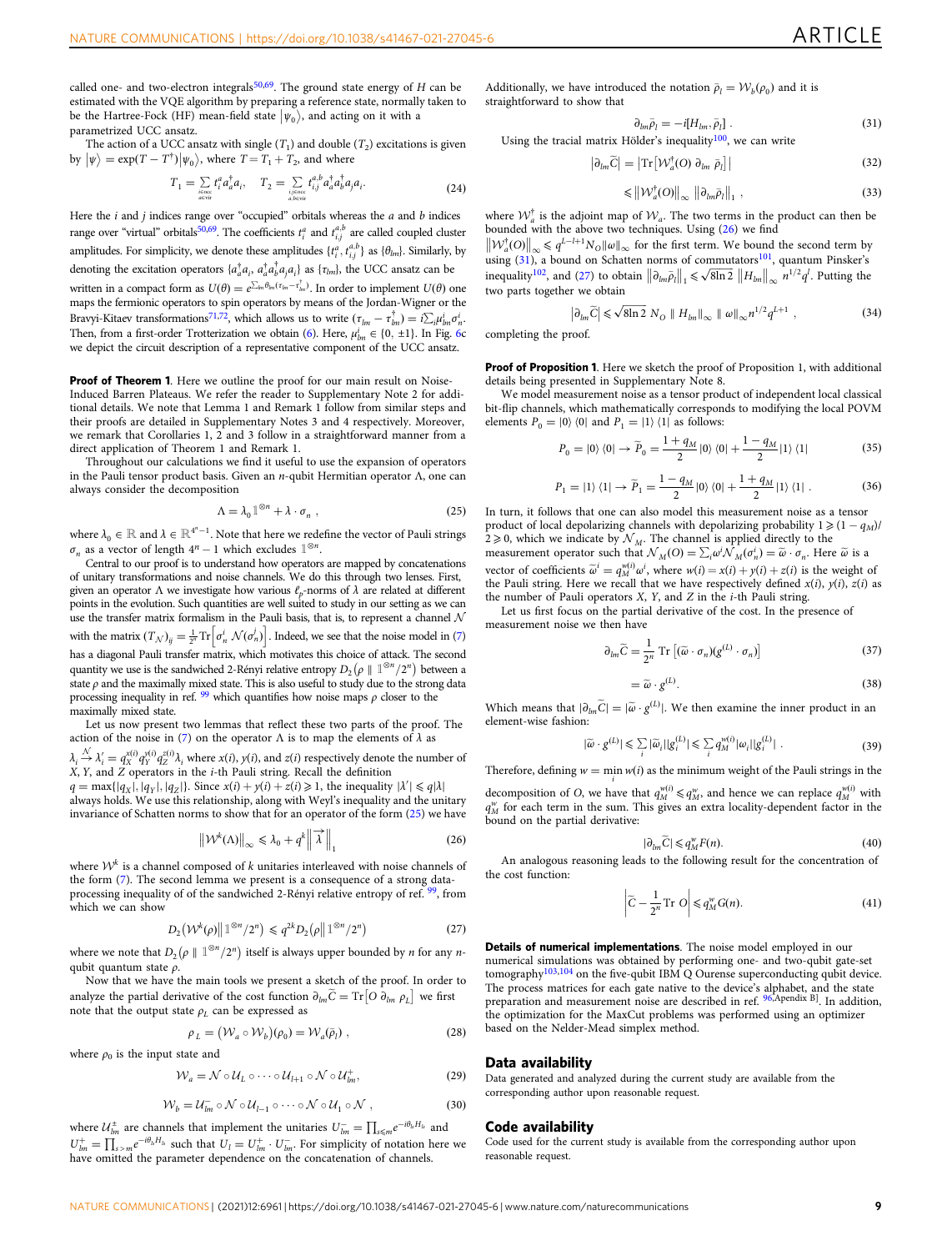<span id="page-9-0"></span>Received: 4 February 2021; Accepted: 1 November 2021; Published online: 29 November 2021

### References

- 1. Preskill, J. Quantum computing in the NISQ era and beyond. Quantum 2, 79  $(2018)$
- 2. Cerezo, M. et al. Variational quantum algorithms. Nat. Rev. Phys. 3, 625–644 (2021).
- 3. Endo, S., Cai, Z., Benjamin, S. C., & Yuan, X. Hybrid quantum-classical algorithms and quantum error mitigation. Journal of the Physical Society of Japan 90, 032001 (2021).
- 4. Bharti, K. et al. Noisy intermediate-scale quantum (nisq) algorithms. Preprint at <https://arxiv.org/abs/arXiv:2101.08448> (2021).
- 5. Peruzzo, A. et al. A variational eigenvalue solver on a photonic quantum processor. Nat. Commun. 5, 4213 (2014).
- 6. McClean, J. R., Romero, J., Babbush, R. & Aspuru-Guzik, A. The theory of variational hybrid quantum-classical algorithms. N. J. Phys. 18, 023023 (2016).
- 7. Bauer, B., Wecker, D., Millis, A. J., Hastings, M. B. & Troyer, M. Hybrid quantumclassical approach to correlated materials. Phys. Rev. X 6, 031045 (2016).
- 8. Jones, T., Endo, S., McArdle, S., Yuan, X. & Benjamin, S. C. Variational quantum algorithms for discovering hamiltonian spectra. Phys. Rev. A 99, 062304 (2019).
- 9. Li, Y. & Benjamin, S. C. Efficient variational quantum simulator incorporating active error minimization. Phys. Rev. X 7, 021050 (2017).
- 10. Cirstoiu, C. et al. Variational fast forwarding for quantum simulation beyond the coherence time. npj Quantum Inf. 6, 1-10 (2020).
- 11. Heya, K., Nakanishi, K. M., Mitarai, K. & Fujii, K. Subspace variational quantum simulator. Phys. Rev. Research 1, 033062 (2019).
- 12. Yuan, X., Endo, S., Zhao, Q., Li, Y. & Benjamin, S. C. Theory of variational quantum simulation. Quantum 3, 191 (2019).
- 13. Farhi, E., Goldstone, J. & Gutmann, S. A quantum approximate optimization algorithm. Preprint at <http://arxiv.org/abs/1411.4028> (2021).
- 14. Wang, Z., Hadfield, S., Jiang, Z. & Rieffel, E. G. Quantum approximate optimization algorithm for MaxCut: a fermionic view. Phys. Rev. A 97, 022304 (2018a).
- 15. Crooks, G. E. Performance of the quantum approximate optimization algorithm on the maximum cut problem. Preprint at [http://arxiv.org/abs/](http://arxiv.org/abs/1811.08419) [1811.08419](http://arxiv.org/abs/1811.08419) (2021).
- 16. Hadfield, S. et al. From the quantum approximate optimization algorithm to a quantum alternating operator ansatz. Algorithms 12, 34 (2019).
- 17. Bravo-Prieto, C. et al. Variational quantum linear solver: a hybrid algorithm for linear systems. Preprint at <https://arxiv.org/abs/1909.05820> (2019).
- 18. Xu, X. et al. Variational algorithms for linear algebra. Preprint at [http://](http://arxiv.org/abs/1909.03898) [arxiv.org/abs/1909.03898](http://arxiv.org/abs/1909.03898) (2021).
- Koczor, B., Endo, S., Jones, T., Matsuzaki, Y. & Benjamin, S. C. Variationalstate quantum metrology. N. J. Phys. [https://iopscience.iop.org/article/](https://iopscience.iop.org/article/10.1088/1367-2630/ab965e) [10.1088/1367-2630/ab965e](https://iopscience.iop.org/article/10.1088/1367-2630/ab965e) (2020).
- 20. Meyer, J. J., Borregaard, J. & Eisert, J. A variational toolbox for quantum multi-parameter estimation. <https://arxiv.org/abs/2006.06303> (2020).
- 21. Anschuetz, E., Olson, J., Aspuru-Guzik, A. & Cao, Y. Variational quantum factoring. In Quantum Technology and Optimization Problems. pp. 74–85 (Springer International Publishing, Cham, 2019) [https://link.springer.com/](https://link.springer.com/chapter/10.1007/978-3-030-14082-3_7) [chapter/10.1007/978-3-030-14082-3\\_7](https://link.springer.com/chapter/10.1007/978-3-030-14082-3_7).
- 22. Khatri, S. et al. Quantum-assisted quantum compiling. Quantum 3, 140 (2019).
- 23. Sharma, K., Khatri, S., Cerezo, M. & Coles, P. Noise resilience of variational quantum compiling. N. J. Phys. [https://iopscience.iop.org/article/10.1088/](https://iopscience.iop.org/article/10.1088/1367-2630/ab784c) [1367-2630/ab784c](https://iopscience.iop.org/article/10.1088/1367-2630/ab784c) (2020).
- 24. Jones, T. & Benjamin, S. C. Quantum compilation and circuit optimisation via energy dissipation. [http://arxiv.org/abs/1811.03147.](http://arxiv.org/abs/1811.03147)
- 25. Arrasmith, A., Cincio, L., Sornborger, A. T., Zurek, W. H. & Coles, P. J. Variational consistent histories as a hybrid algorithm for quantum foundations. Nat. Commun. 10, 3438 (2019).
- 26. Cerezo, M., Poremba, A., Cincio, L. & Coles, P. J. Variational quantum fidelity estimation. Quantum 4, 248 (2020).
- Cerezo, M., Sharma, K., Arrasmith, A. & Coles, P. J. Variational quantum state eigensolver. Preprint at <https://arxiv.org/abs/2004.01372> (2020).
- 28. LaRose, R., Tikku, A., O'Neel-Judy, É., Cincio, L. & Coles, P. J. Variational quantum state diagonalization. npj Quantum Inf. 5, 1-10 (2019).
- 29. Verdon, G., Marks, J., Nanda, S., Leichenauer, S. & Hidary, J. Quantum Hamiltonian-based models and the variational quantum thermalizer algorithm. Preprint at <https://arxiv.org/abs/1910.02071> (2019).
- 30. Johnson, P. D., Romero, J., Olson, J., Cao, Y. & Aspuru-Guzik, A. QVECTOR: an algorithm for device-tailored quantum error correction. Preprint at [https://](https://arxiv.org/abs/1711.02249) [arxiv.org/abs/1711.02249](https://arxiv.org/abs/1711.02249) (2017).
- 31. McClean, J. R., Boixo, S., Smelyanskiy, V. N., Babbush, R. & Neven, H. Barren plateaus in quantum neural network training landscapes. Nat. Commun. 9, 4812 (2018).
- 32. Holmes, Z., Sharma, K., Cerezo, M. & Coles, P. J. Connecting ansatz expressiblity to gradient magnitudes and barren plateaus. Preprint at [https://](https://arxiv.org/abs/arXiv:2101.02138) [arxiv.org/abs/arXiv:2101.02138](https://arxiv.org/abs/arXiv:2101.02138) (2021).
- 33. Sharma, K., Cerezo, M., Cincio, L. & Coles, P. J. Trainability of dissipative perceptron-based quantum neural networks. Preprint at [https://arxiv.org/abs/](https://arxiv.org/abs/arXiv:2005.12458) [arXiv:2005.12458](https://arxiv.org/abs/arXiv:2005.12458) (2020).
- 34. Cerezo, M., Sone, A., Volkoff, T., Cincio, L. & Coles, P. J. Cost-functiondependent barren plateaus in shallow quantum neural networks. Nature Communications 12, 1791 (2021).
- 35. Marrero, C. O., Kieferová, M. & Wiebe, N. Entanglement induced barren plateaus. PRX Quantum 2, 040316 (2021).
- 36. Patti, T. L., Najafi, K., Gao, X. & Yelin, S. F. Entanglement devised barren plateau mitigation. Phys. Rev. Research 3, 033090 (2021).
- 37. Volkoff, T. & Coles, P. J. Large gradients via correlation in random parameterized quantum circuits. Quantum Sci. Technol. [http://](http://iopscience.iop.org/article/10.1088/2058-9565/abd891) [iopscience.iop.org/article/10.1088/2058-9565/abd891](http://iopscience.iop.org/article/10.1088/2058-9565/abd891) (2021).
- 38. Cerezo, M. & Coles, P. J. Higher order derivatives of quantum neural networks with barren plateaus. Quantum Sci. Technol. 6, 035006 (2021).
- 39. Arrasmith, A., Cerezo, M., Czarnik, P., Cincio, L. & Coles, P. J. Effect of barren plateaus on gradient-free optimization. Quantum 5, 558 (2021).
- 40. Uvarov, A. & Biamonte, J. On barren plateaus and cost function locality in variational quantum algorithms. Preprint at [https://arxiv.org/abs/](https://arxiv.org/abs/arXiv:2011.10530) [arXiv:2011.10530](https://arxiv.org/abs/arXiv:2011.10530) (2020).
- 41. Verdon, G. et al. Learning to learn with quantum neural networks via classical neural networks. Preprint at <https://arxiv.org/abs/arXiv:1907.05415> (2019).
- 42. Grant, E., Wossnig, L., Ostaszewski, M. & Benedetti, M. An initialization strategy for addressing barren plateaus in parametrized quantum circuits. Quantum 3, 214 (2019).
- 43. Skolik, A., McClean, J. R., Mohseni, M., Smagt, P. & Leib, M. Layerwise learning for quantum neural networks. Quantum Mach. Intell. 3, 5 (2021).
- 44. Xue, C., Chen, Z.-Y., Wu, Y.-C. & Guo, G.-P. Effects of quantum noise on quantum approximate optimization algorithm. Chinese Phys. Lett. 38, 030302 (2021).
- 45. Marshall, J., Wudarski, F., Hadfield, S. & Hogg, T. Characterizing local noise in QAOA circuits. IOP SciNotes 1, 025208 (2020).
- 46. Gentini, L., Cuccoli, A., Pirandola, S., Verrucchi, P. & Banchi, L. Noiseresilient variational hybrid quantum-classical optimization. Phys. Rev. A 102, 052414 (2020).
- 47. Farhi, E. & Harrow, A. W. Quantum supremacy through the quantum approximate optimization algorithm. Preprint at [https://arxiv.org/abs/](https://arxiv.org/abs/arXiv:1602.07674) [arXiv:1602.07674](https://arxiv.org/abs/arXiv:1602.07674) (2016).
- 48. Kübler, J. M., Arrasmith, A., Cincio, L. & Coles, P. J. An adaptive optimizer for measurement-frugal variational algorithms. Quantum 4, 263 (2020).
- Arrasmith, A., Cincio, L., Somma, R. D. & Coles, P. J. Operator sampling for shot-frugal optimization in variational algorithms. Preprint at [https://](https://arxiv.org/abs/arXiv:2004.06252) [arxiv.org/abs/arXiv:2004.06252](https://arxiv.org/abs/arXiv:2004.06252) (2020).
- 50. Cao, Y. et al. Quantum chemistry in the age of quantum computing. Chem. Rev. 119, 10856–10915 (2019).
- Bartlett, R. J. & Musiał, M. Coupled-cluster theory in quantum chemistry. Rev. Mod. Phys. 79, 291 (2007).
- 52. Lee, J., Huggins, W. J., Head-Gordon, M. & Whaley, K. B. Generalized unitary coupled cluster wave functions for quantum computation. J. Chem. Theory Comput. 15, 311–324 (2018).
- 53. Kandala, A. et al. Hardware-efficient variational quantum eigensolver for small molecules and quantum magnets. Nature 549, 242 (2017).
- Arute, F. et al. Hartree-fock on a superconducting qubit quantum computer. Science 369, 1084-1089 (2020a).
- 55. Harrigan, M. P. et al. Quantum approximate optimization of non-planar graph problems on a planar superconducting processor. Nat. Phys. 17, 332–336 (2021).
- 56. Wecker, D., Hastings, M. B. & Troyer, M. Progress towards practical quantum variational algorithms. Phys. Rev. A 92, 042303 (2015).
- 57. Wiersema, R. et al. Exploring entanglement and optimization within the hamiltonian variational ansatz. PRX Ouantum 1, 020319 (2020).
- 58. Schuld, M., Sinayskiy, I. & Petruccione, F. The quest for a quantum neural network. Quantum Inf. Process. 13, 2567–2586 (2014).
- 59. Schuld, M., Sinayskiy, I. & Petruccione, F. An introduction to quantum machine learning. Contemp. Phys. 56, 172–185 (2015).
- 60. Biamonte, J. et al. Quantum machine learning. Nature 549, 195–202 (2017).
- 61. Beer, K. et al. Training deep quantum neural networks. Nat. Commun. 11, 1–6 (2020).
- 62. Abbas, A. et al. The power of quantum neural networks. Nat. Comput. Sci.1, 403–409 (2020).
- 63. Gorman, B. O., Huggins, W. J., Rieffel, E. G. & Whaley, K. B. Generalized swap networks for near-term quantum computing. Preprint at [https://](https://arxiv.org/abs/arXiv:1905.05118) [arxiv.org/abs/arXiv:1905.05118](https://arxiv.org/abs/arXiv:1905.05118) (2019).
- 64. Bravyi, S., Kliesch, A., Koenig, R. & Tang, E. Obstacles to Variational Quantum Optimization from Symmetry Protection. Phys. Rev. Lett. 125, 260505 (2020).